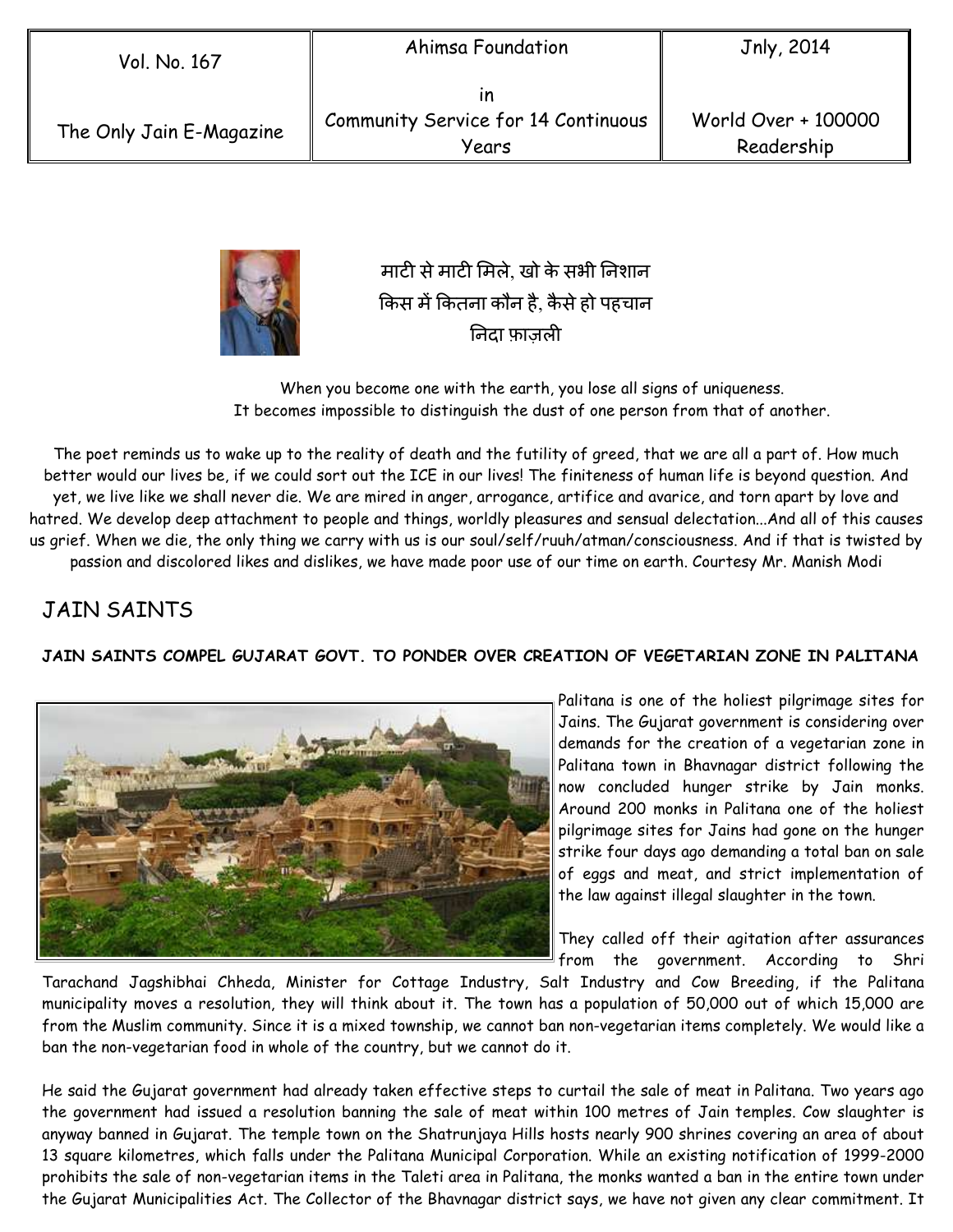is a complex legal issue. Although Palitana is a main pilgrimage centre for Jains, the social situation is different. He said the municipality had already set the ball rolling for a vegetarian township in 2012. The corporation had issued a special notification of its intent in the newspapers. They received 908 objections, which they heard. The issue was also raised at the High Court thrice. The corporation's general board will meet in a month to decide whether to extend the ban for the entire town. Only after the government's approval can the body pass a notification on this matter. Expert legal opinion is also being sought.

#### **FOUR JAIN SEERS SHARE COMMON PLATFORM TO PROPAGATE UNITY MESSAGE**



Ujjain, June 24, 2014, Setting a good precedence in the society, four different mentors of the Shwetambar Jain community shared a common dais to propagate the message of unity and becoming a committed countryman. The exceptional event was arranged by Jain Shwetambar Murtipujak Yuvak Mahasangh and Sthanakwasi Navyuvak Sangh at Manorama Garden, Arvind Nagar. To make the programme successful, Acharya Kumudchandra Surishwarji (Kalapurna Suri Samuday), Acharya Mukti Sagarji (Sagar Samuday), Mahendra Rishiji (Shramansanghiya Mantri) and Muni Sanyamratna

Vijayji (Tristutik Samuday) marked their presence. These Jain seers were given a common topic, 'Change the direction to change the condition' and a time of 20 minutes was allotted to all of them. A huge audience, also comprising women, was present at the venue. In their thought provoking address the voice of the prominent seers which was echoed at the venue was that a person should avoid criticising others and should focus on self. They also stressed on character building.

### **CHATURMAS VENUES OF JAIN SAINTS FOR THE YEAR 2014 ( SWETAMBAR STHANAKWASI )**

| Click here for Detailed List of Swetambar Sthanakwasi Sraman Sangh |  |
|--------------------------------------------------------------------|--|
|--------------------------------------------------------------------|--|

| lShree Ganesh Muni                                 | Udaipur, Rajasthan    | Shree Vinayvati Ji                               | Udaipur, Rajasthan    |
|----------------------------------------------------|-----------------------|--------------------------------------------------|-----------------------|
| Shree Jinendra Muni                                | Udaipur, Rajasthan    | Shree Sudarshanprabha Ji                         | Udaipur, Rajasthan    |
| Shree Praveen Muni                                 | Udaipur, Rajasthan    | Dr. Shree Sulakshan Prabha Ji Udaipur, Rajasthan |                       |
| lShree Ramesh Muni                                 | Bangalore (Chikpeth)  | Dr. Shree Darshan Prabha Ji                      | Coimbtore, Tamil Nadu |
| Dr. Shree Rajendra<br>Bangalore (Chikpeth)<br>Muni |                       | Shree Meghashree Ji                              | Coimbtore, Tamil Nadu |
| Shree Dinesh Muni<br>Bangalore (Chikpeth)          |                       | lShree Sameeksha Ji                              | Coimbtore, Tamil Nadu |
| Shree Surendra Muni                                | Bangalore (Chikpeth)  | lShree Samriddhishree Ji                         | Coimbtore, Tamil Nadu |
| Shree Deependra Muni Bangalore (Chikpeth)          |                       | Dr. Shree Ruchika Ji                             | Phagwara, Punjab      |
| Shree Pushpendra<br>Bangalore (Chikpeth)<br>Muni   |                       | Shree Abhashree Ji                               | Phagwara, Punjab      |
| Shree Deepesh Muni                                 | Bangalore (Chikpeth)  | Shree Mahimashree Ji                             | Phagwara, Punjab      |
| lShree Naresh Muni                                 | Coimbtore, Tamil Nadu | Shree Jinagyashree Ji                            | Phagwara, Punjab      |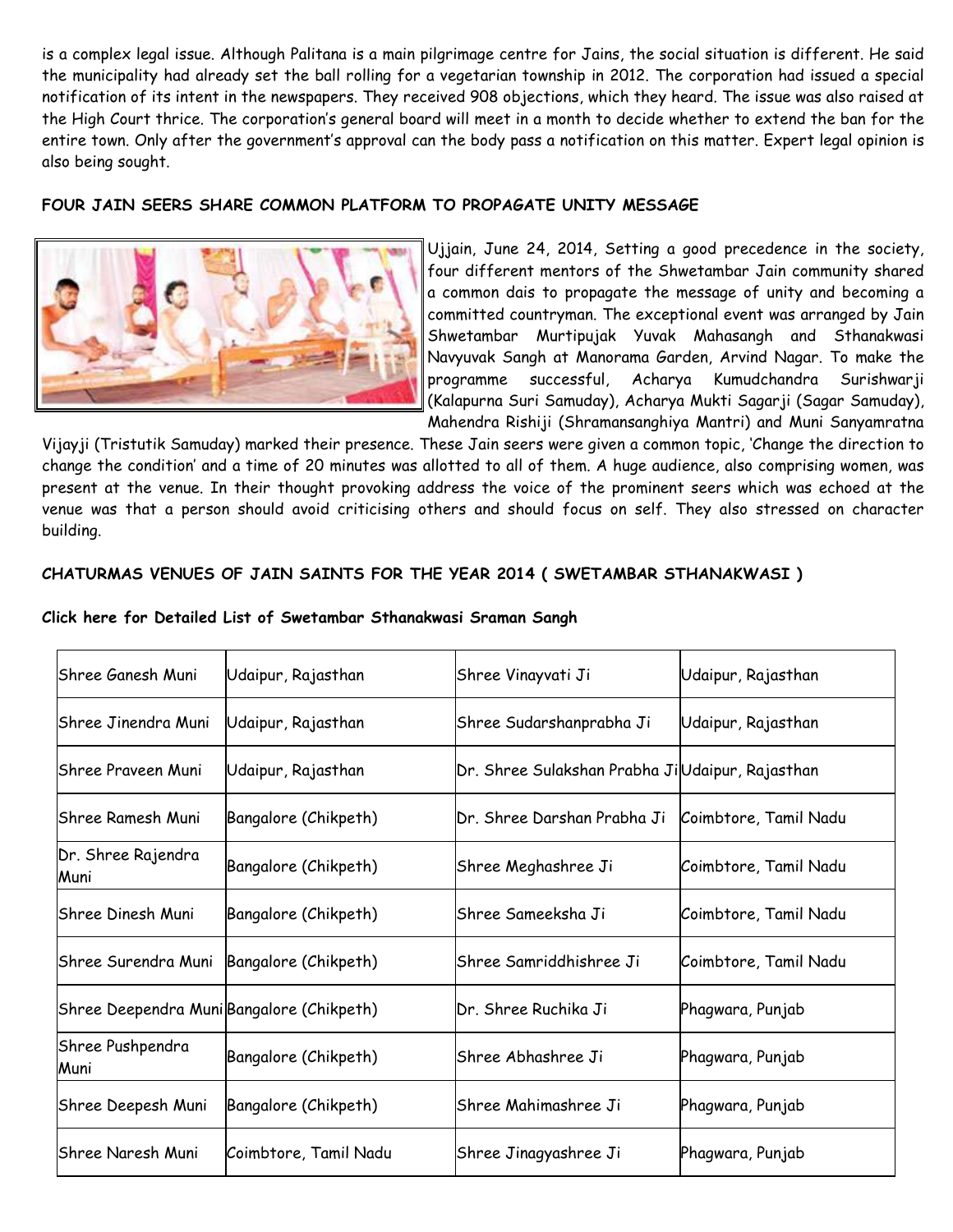| Shree Shalibhadra<br>Muni                  | Coimbtore, Tamil Nadu                         | Shree Shreyanshree Ji    | Phagwara, Punjab        |  |
|--------------------------------------------|-----------------------------------------------|--------------------------|-------------------------|--|
| Shree Shalibhadra<br>Muni                  | Coimbtore, Tamil Nadu                         | Shree Mangal Jyoti Ji    | Khandap, Rajasthan      |  |
| Shree Vimal Vati Ji                        | Jodhpur, Rajasthan                            | Shree Vikasjyoti Ji      | Khandap, Rajasthan      |  |
| Shree Gyan Prabha Ji                       | Jodhpur, Rajasthan                            | Shree Rijupragya Ji      | Khandap, Rajasthan      |  |
| Shree Chandanbala Ji                       | Harpannhalli, Karnataka                       | Shree Vanditashree Ji    | Khandap, Rajasthan      |  |
| Shree Devendra<br>Prabha Ji                | Harpannhalli, Karnataka                       | Dr. Shree Pratibha Ji    | Sahukarpeth, Chennai    |  |
|                                            | Shree Dharma Jyoti Ji Harpannhalli, Karnataka | Shree Mallishree Ji      | Sahukarpeth, Chennai    |  |
|                                            | Shree Naveen Jyoti Ji Harpannhalli, Karnataka | Shree Asthashree Ji      | Sahukarpeth, Chennai    |  |
| Shree Priyadarshana<br>Ji                  | Ameerpeeth, Hyderabad                         | Shree Shraddhashree Ji   | Sahukarpeth, Chennai    |  |
| Shree Kiran Prabha Ji                      | Ameerpeeth, Hyderabad                         | Shree Rishitashree Ji    | Sahukarpeth, Chennai    |  |
| Shree Ratnajyoti Ji                        | Ameerpeeth, Hyderabad                         | Shree Anugyashree Ji     | Sahukarpeth, Chennai    |  |
| Shree Vichkshanshree<br>Ji                 | Ameerpeeth, Hyderabad                         | Shree Sanyam Prabha Ji   | Kergaon, Ahemedabad     |  |
| Shree Arpitashree Ji                       | Ameerpeeth, Hyderabad                         | Shree Shrutprabha Ji     | Kergaon, Ahemedabad     |  |
| Shree Satyaprabha Ji Bellari, Karnataka    |                                               | Shree Chintan Prabha Ji  | Kergaon, Ahemedabad     |  |
| Shree Chandan Prabha<br>Ji                 | Bellari, Karnataka                            | Dr. Shree Snehprabha Ji  | Vaishali Nagar, Ajmer   |  |
| Shree Dharmasheela<br>Ji                   | Bellari, Karnataka                            | Dr. Shree Pragyshree Ji  | Vaishali Nagar, Ajmer   |  |
| Shree Tarunsheela Ji                       | Bellari, Karnataka                            | Shree Shubha Ji          | Vaishali Nagar, Ajmer   |  |
| Shree Charitraprabha<br>Ji                 | Bellari, Karnataka                            | Shree Supratibha Ji      | Vaishali Nagar, Ajmer   |  |
| Shree Vinayprabha Ji                       | Bellari, Karnataka                            | Shree Rajmati Ji         | Yashwantpura, Bangalore |  |
| Shree Rajshree Ji                          | Bellari, Karnataka                            | Shree Punitjyoti Ji      | Yashwantpura, Bangalore |  |
| Shree Namitashree Ji Bellari, Karnataka    |                                               | Shree Sumanprabha Ji     | Yashwantpura, Bangalore |  |
| Dr. Shree Divyaprabha Surat, Gujarat<br>Ji |                                               | Dr. Shree Hemvati Ji     | Udaipur, Rajasthan      |  |
| Shree Anupama Ji                           | Surat, Gujarat                                | Dr. Shree Harshprabha Ji | Udaipur, Rajasthan      |  |
| Shree Nirupama Ji                          | Surat, Gujarat                                | Shree Suprabha Ji        | Bangalore               |  |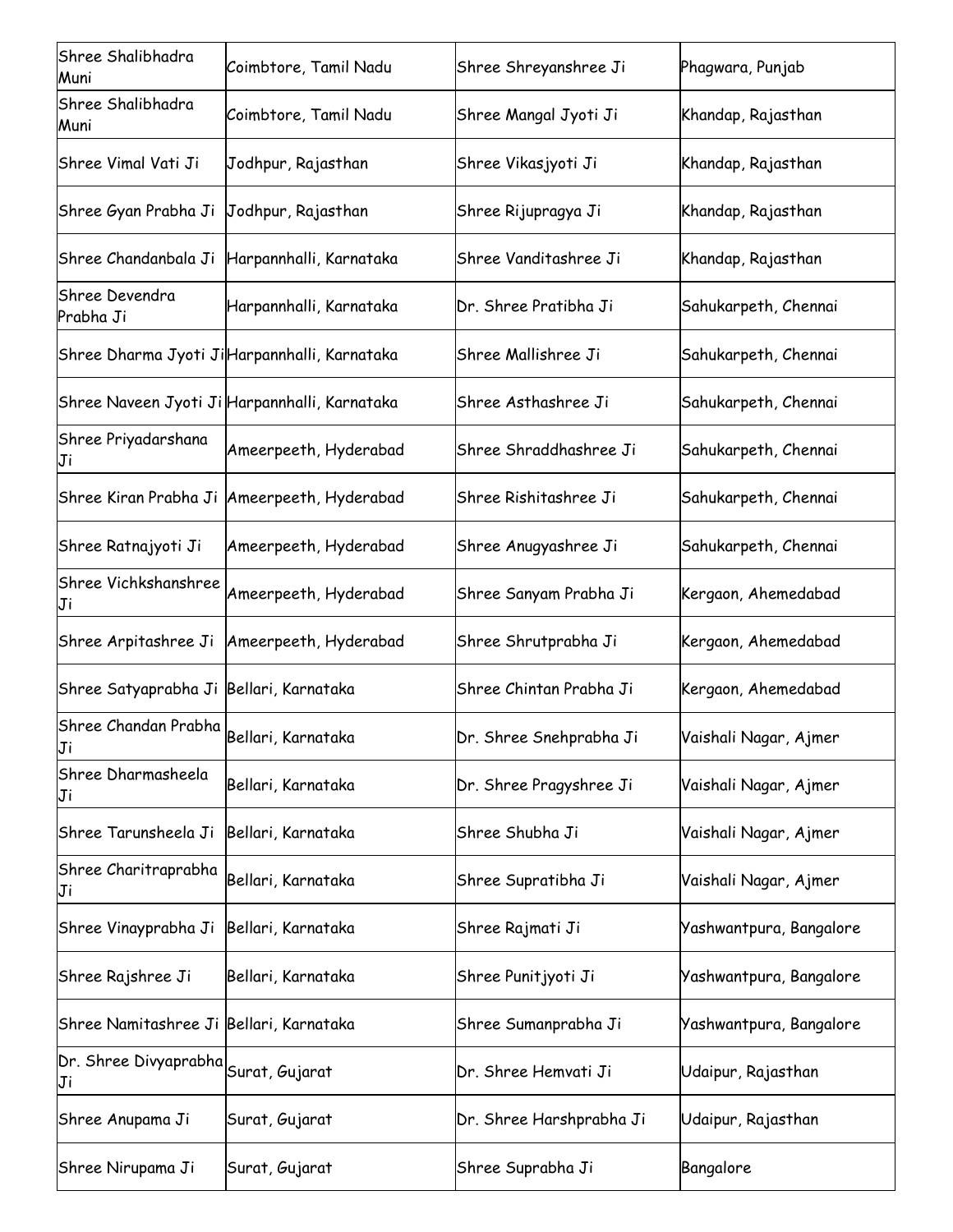#### **Click here for Detailed List of Swetambar Sthanakwasi Sraman Sangh**

#### **CHATURMAS VENUES OF JAIN SAINTS FOR THE YEAR 2014 ( DIGAMBAR SECT )**

### **Click here for Detailed List of Digambar Samaj From Mr. Dharma Jain, E-Mail : jainpushp@yahoogroups.com**

| Acharya Shree Vardhman<br>Sagar Ji                           | Kishan Garh             | Muni Shree Saurabh Sagar Ji                        | Barabanki. Uttar Pradesh              |
|--------------------------------------------------------------|-------------------------|----------------------------------------------------|---------------------------------------|
| Acharya Shree Sukumal Nandi                                  | Rishabh Dev Ji          | Muni Shree Tarun Sagar Ji                          | Rohini, Delhi                         |
| Acharya Shree Sambhav Sagar<br>Ji                            |                         | Triyogi Ashram,Madhuban Muni Shree Pulak Sagar Ji  | Gwalior, Madhya Pradesh               |
| Acharya Shree Pushpdant<br>Sagar Ji                          | Pushpgiri Tirtha        | Muni Shree Pramukh Sagar Ji                        | Chandigarh                            |
| Acharya Shree Kunthu Sagar Ji Kunthugiri, Kolhapur           |                         | Muni Shree Vibhjanjan Sagar<br>Ji                  | Kubul Nagar, Delhi                    |
| Acharya Shree Nirmal Sagar Ji Girnar Ji                      |                         | Muni Shree Sankalp Bhushan<br>Ji                   | Shankar Nagar, Delhi                  |
| Acharya Shree Vinamra Sagar                                  | Sammed Shikhar Ji       | Muni Shree Amoghkirti Ji                           | Mumbai, Maharashtra                   |
| Acharya Shree Vishudh Sagar<br>Ji                            | Bhopal                  | Muni Shree Prateek Sagar Ji                        | Mumbai, Maharashtra                   |
| Acharya Shree Viraag Sagar Ji Shreyans Giri                  |                         | Muni Shree Arun Sagar Ji                           | Meerut, Uttar Pradesh                 |
| Acharya Shree Guptinandi Ji                                  | Bholanath Nagar, Delhi  | Muni Shree Nami Sagar Ji                           | Shanti Sagar Niketan Mandola,<br>U.P. |
| Acharya Shree Anand Sagar Ji Vasant Kunj, Delhi              |                         | Muni Shree Viraag Rishi Ji                         | Badagaon, Uttar Pradesh               |
| Acharya Shree Dev Nandi Ji                                   | Namokar Tirth, Nasik    | Ganini Aryika Shree Gyan Mati Hastinapur<br>Mataji |                                       |
| Acharya Shree Vivek Sagar Ji                                 | Indore, Madhya Pradesh  | Ganini Aryika Shree Vidya<br>Shree Mataji          | Hastinapur                            |
| Acharya Shree Punya Sagar Ji Shamli, Uttar Pradesh           |                         | Ganini Aryika Shree<br>Gurunandni Ji Mataji        | Shakarpur, Delhi                      |
| Acharya Shree Paras Sagar Ji Sagar, Madhya Pradesh           |                         | Aryika Shree Srishti Bhushan<br>Ji                 | Jaipur, Rajasthan                     |
| Acharya Shree Vimal Sagar Ji                                 | Mahavir Ji              | Aryika Shree Saraswati<br>Bhushan Ji               | Saharanpur                            |
| Elacharya Shree Shrut Sagar<br>IJi                           | Green Park, Delhi       | Aryika Shree Satyamati Mata<br>Ji                  | Sahibabad, Uttar Pradesh              |
| Balacharya Shree Siddh Sen Ji Navgrah Tirtha, Tijara         |                         | Elak Shree Vigyan Sagar Ji                         | Shanti Sagar Niketan Mandola,<br>U.P. |
| Elacharya Shree Trilok Bhushan Badagaon Enclave, Delhi<br>Ji |                         | Elak Shree Vijay Bhushan Ji                        | Banthala, Uttar Pradesh               |
| Upadhyay Shree Nayan Sagar<br>Ji                             | Bahubali Enclave, Delhi | Kshullak Shree Yoga Bhushan<br>Ji                  | Karmapura, Delhi                      |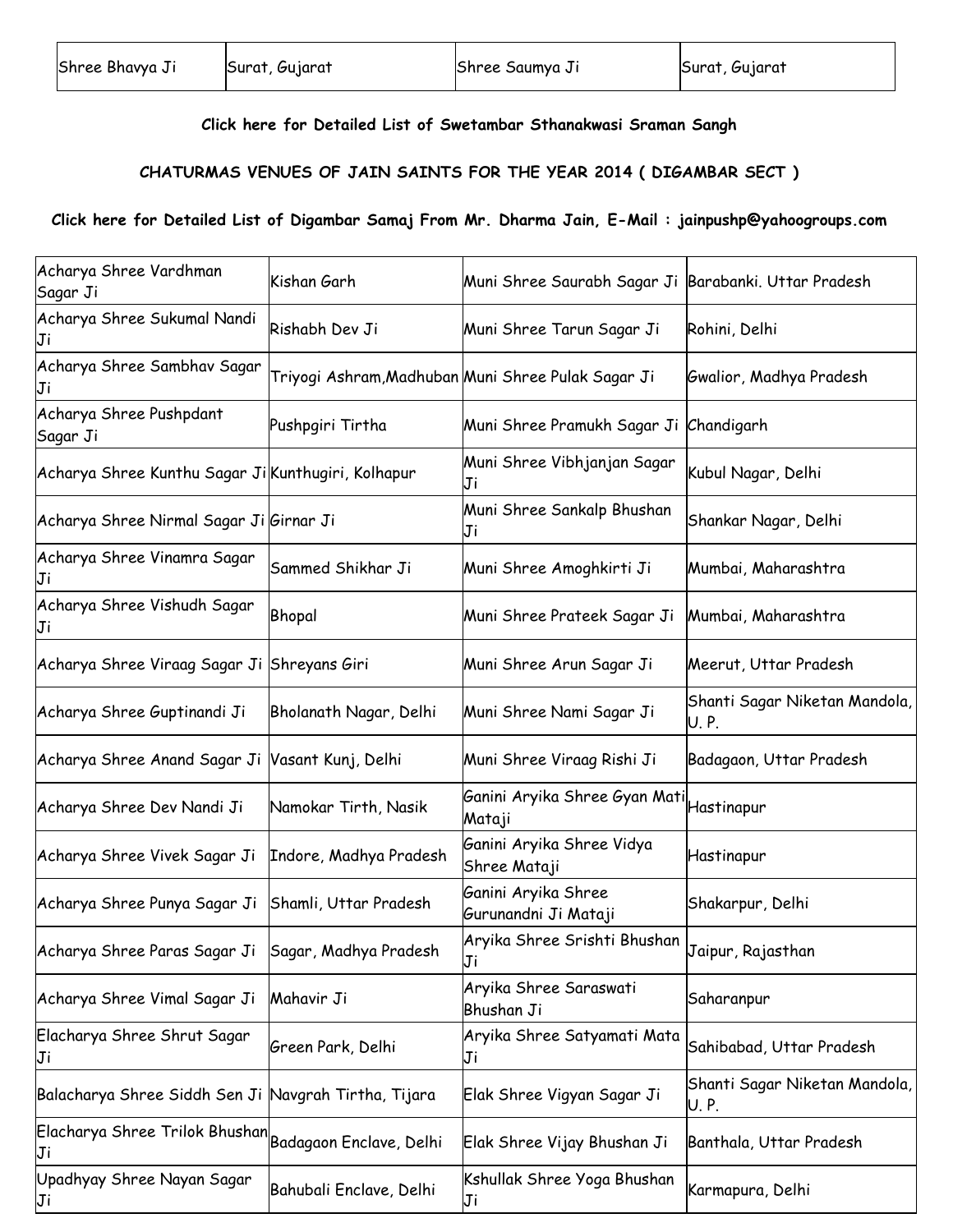| Upadhyay Shree Udaar Sagar | Jahajpur, Rajasthan | - المسرحة المسابقة المسرحة المسرحة المسرحة المسرحة المسرحة المسرحة المسرحة المسرحة المسرحة المسرحة المسرحة الم<br>المسرح المسرح المسرح المسرح المسرح المسرح المسرحين المسرحين المسرحين المسرحين المسرحين المسرحين المسرحين المسر |  |
|----------------------------|---------------------|----------------------------------------------------------------------------------------------------------------------------------------------------------------------------------------------------------------------------------|--|
| IJi                        |                     |                                                                                                                                                                                                                                  |  |

**Click here for Detailed List of Digambar Samaj From Mr. Dharma Jain, E-Mail: jainpushp@yahoogroups.com**

### TEMPLES

#### **PAKISTAN COURT SEEKS GOVT'S REPLY ABOUT REHABILITATION OF JAIN TEMPLES**

Lahore: Justice Mansoor Ali Shah of the Lahore High Court expressed displeasure over the attitude of the chief secretary for not meeting Barrister Javed Iqbal Jaafri in connection with his petition for rehabilitation and restoration of Jain temples in the province.



The judge directed the respondents to file their reply with affidavits by June 17. Jaafri said he had gone to the office of the chief secretary as directed by the court. He said neither the chief secretary nor any other official met him. He requested the court to initiate contempt proceedings against him. The Judge asked Jaafri if he wanted to meet the chief secretary. He replied that he did not.

The judge then sought replies from the

the Chief Secretary, the Punjab Government and the Federal Government, on the petition. The petitioner had said in Gujranwala, some butchers had opened shops in a Jain temple, which was part of the architectural and cultural heritage of Pakistan. He also said these temples were places of worship for religious minorities. The lawyer said he had sent thousands of complaints to various authorities in this regard since 1985 but no action had been taken.

The petitioner said the Jain temple in Old Anarkali had been taken over by some land mafia that had built shops there. He said Jain temples in other parts of Pakistan were also being desecrated. He said many churches, pagodas, and other places of worships for non-Muslims had been encroached upon.

resp onde nts, inclu ding

Jafree also asked the court to issue directions to the government to declare Bhagat Singh a national hero and order Pakistan Post to issue commemorative stamps to honour him. He also sought directions from the court for restoration of the temples. Temple photo courtesy : Mr. Tahir Kahlon, Pakistan. E-Mail: kahlon\_tahir@yahoo.com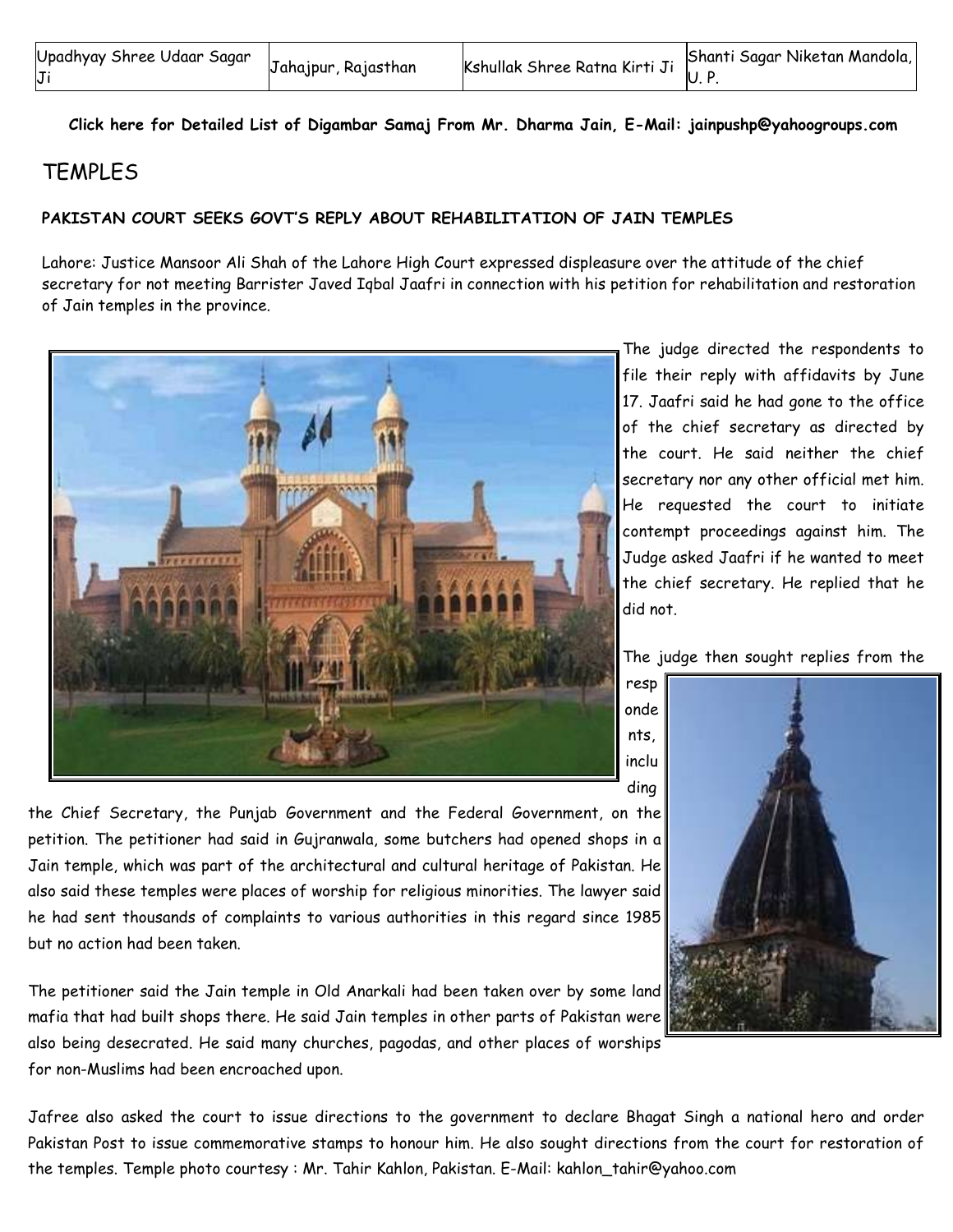#### THIS TEMPLE IS AN OPULENT TRIBUTE TO THE 16TH TIRTHANKARA OF JAINISM, LORD SHANTINATH



It is quite unique to find such splendour and grandeur in a shrine dedicated to a Tirthankara of the Jain religion at Indore. Kanch ka mandir or glass temple literally, is an opulent memorial to the 16th Tirthankara of Jainism: Lord Shantinath. The temple was built in 1921 in Itwaria Bazaar, near the Rajwada area of Indore, by Sir Seth Hukumchand Jain, a leading trader and pioneering industrialist also known as the cotton king of India. The mansion where he lived, Sheesh Mahal, was adjacent to the temple. Both buildings are elegant, white-stoned structures with canopied balconies.

Kanch ka mandir is also known as Seth Hukumchand temple and as the name indicates, has interiors made entirely of glass and mirrors imported from Belgium and other European countries. Essentially a temple of the Digambar sect of Jainism and dedicated to Lord Shantinath, it is a marvel in multicoloured glass and mirrors. The walls, ceiling, floor, pillars and doors are decorated with glass panels and mosaics. It is said that craftsmen from Jaipur, Iran and other countries were brought in to create this wonder in traditional Jain style. On entering the temple, one comes across a lobby glittering with the murals of guards or dwarapalas made of glass mosaic. The rear of the sanctum sanctorum, or garbagriha, is beyond the far wall of the ante-room that has a small statue in the centre of the wall. Thanks to the optical illusion created by mirrors on both sides of the garbagriha, where the idols of the Tirthankaras are placed, an infinite number of images are reflected making it a unique experience. Exquisitely crafted Chinese lantern-type glass lamps and cut glass chandeliers add to the opulent grandeur of the temple. More than 50 murals depicting stories

from Jain texts — such as scenes of conversion to Jainism, torture of sinners in the afterlife and 19th century court life — are seen on the walls of the temple. The overall effect is hypnotic.

A black marble statue of the Tirthankar Shantinath, to whom this temple is consecrated, is flanked by white marble statues of two other Tirthankars: Adinath and Chandraprabhu. A statue of Lord Mahavira, in shining black onyx, could also be seen. "The Jains are followers of Mahavira, which is a much sterner religion compared to Buddhism. Mahavira was the last Ttirthankara, who established the four-fold order namely monk, nun, layman and the laywoman. There are two different sects of Jains Digamvaras and the Swetamvaras. These aspects of Jainism have been elaborately carved on the walls of the Kaanch mandir. For Jains living in Indore the mandir is a central institution from where many of their processions start or terminate. Also, many of the Jain festivals, such as Sugandh Dashami, when special mandalas are constructed with multi-coloured rice powder and Kshamavani (Festival of forgiveness) is collectively organised here though it is celebrated in other Jain temples in Indore as well. The annual Rath Yatra on a golden palki is taken out from here.

Photography of the interior is generally prohibited. It is managed by a private trust. But even if one is not a Jain by religion, a visit to this unique and mesmerising glass edifice will be a rewarding experience.

#### **KARKALA PREPARES FOR MAHA MASTAKABHISHEKA OF LORD BAHUBALI NEXT YEAR**

Manglore, Jun 23, 2014: The Sri Jain Dharma Jeernodhara Sangha is in alacrity of starting preparations for the Maha Mastakabhisheka of Bhagwan Bahubali at Karkala.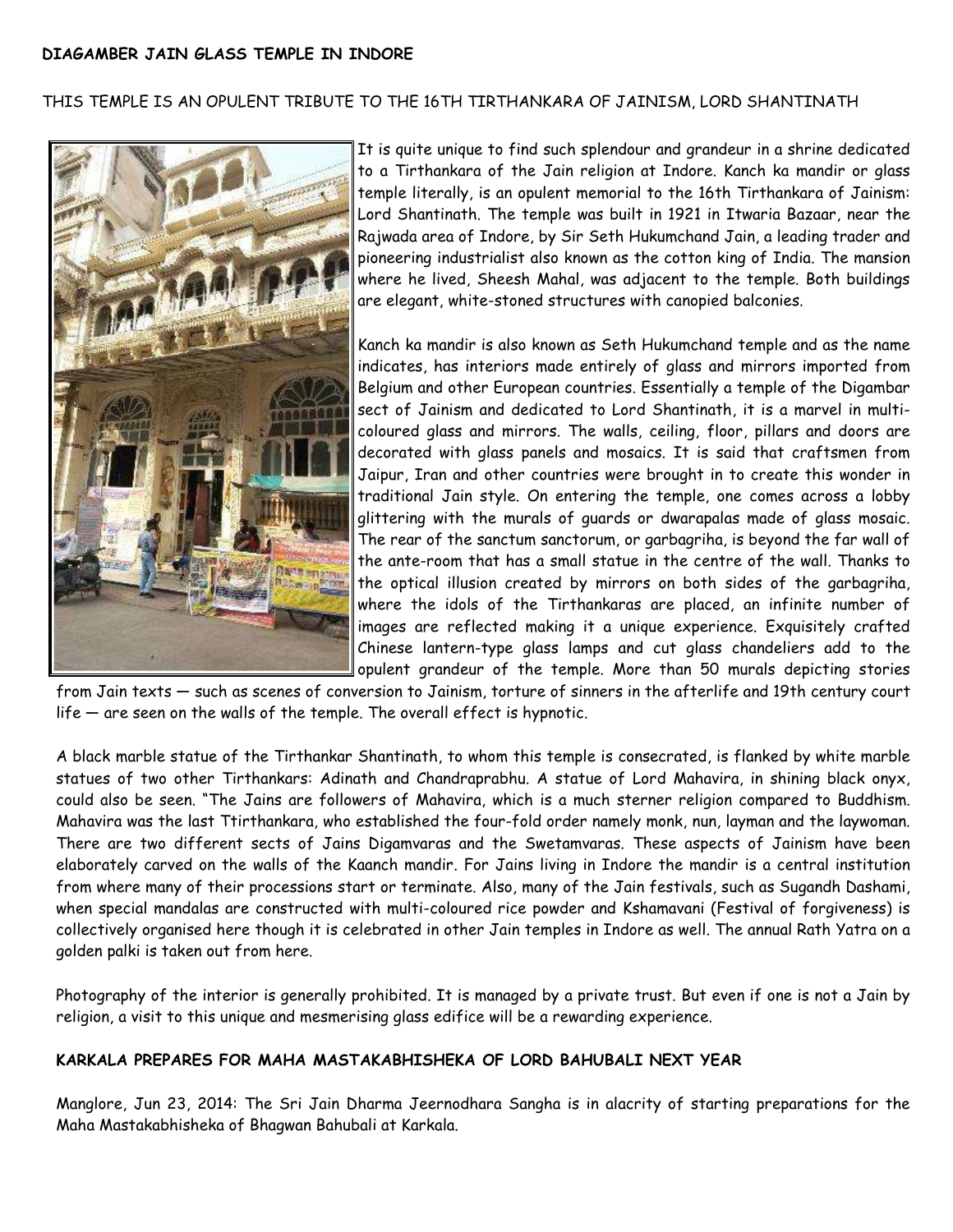

Traditionally, the process of performing Maha Mastakabhisheka of Bhagwan Bahubali is held once every 12 years and the last such rituals were held at Karkala in 2002. A general election year has come in the way of holding the rituals this year and will now be held in the last week of January 2015.

Installed under the divine guidance of Sri Lalitakeerthi muni in 1432, the idol of Bhagwan Bahubali at 42.5 feet tall is the second largest monolith of the Lord after the one in Shravanabelagola in Hassan. Located on top of hillock in Karkala, the idol of Lord Bahubali is most frequented by tourists from all communities and the Sangha is planning to use this event to ensure that the basic

infrastructure needs of the area gets a major leg up. According to, M N Rajendra Kumar, President of the Sangha the Maha Mastakabhisheka is a major event for the Jain community and members from across India and even abroad are expected to take part in the rituals. Overlooking nearly 18 Jain basadis at the foothill of the hillock on which the monolith is located. The place needs a major improvement in terms of infrastructure such as roads, water to sustain rush of devotees expected. The Sangha is doing preparations under the leadership of D Veerendra Heggade, Dharmadhikari of Sri Kshetra Dharmasthala. The Sangha will also request the State and Union Governments to take care of the infrastructure needs and will meet all costs related to the religious event from within the community, donors and well wishers.

#### **ARCHAEOLOGICAL TEAM BEGINS FIELD SURVEY AT MATHILAKAM TO COLLECT REMAINS OF JAIN TEMPLE**

June 27, 2014, The State Archaeological Department has started a field survey of historic monuments at Mathilakam, near Kodungallur to find about once existent Jain culture in the area.



It is considered that Mathilakam was one of famous Jain centres during the Chera dynasty's rule. There was a huge Jain temple here. The objective of the survey is to collect evidence for the existence of the Jain temple at Mathilakam, according to Mohanachandran of the Archaeological Department, Thiruvananthapuram.

The survey started with a special request by the Mathilakam Heritage Conservation Committee and V.S. Sunil Kumar, MLA. Historians such as MGS Narayanan have noted that Elango Adikal had written Chilappathikaram at the Jain temple in Mathilakam. Though the Archaeological Department had started excavation in 1967, there was no follow-up on the activities. The geography of the area has changed totally since then. The team visited places around Elavanjikulam near the Jain temple site, square wells in Mathilakam, St. Joseph Latin Church, which is considered to be an old Jewish synagogue, Puthiya Kavu, Thrippekkulam, Manikulam at Kaipamangalam and British

Travellers Bungalow and Kulimuttam. Though Mathilakam is included in the Muziris Heritage Project, conservation activities of the heritage monuments have not stated here yet, say local people. Filed surveys and excavations were also not included in the Muziris Project.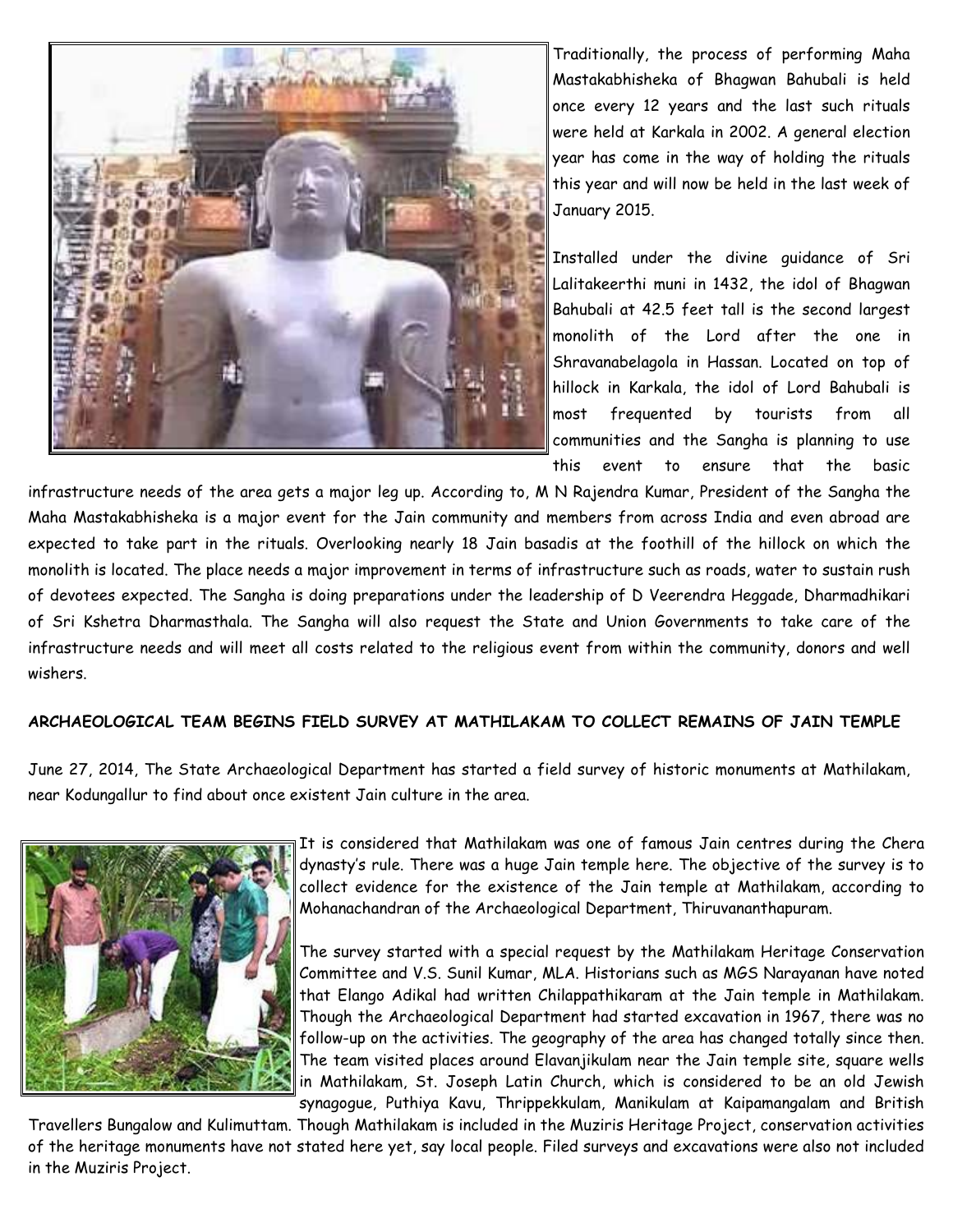#### **ANCIENT PALM LEAF JAIN TEXTS TO BE DIGITISED FOR POSTERITY**

Moodabidri Mutt is archiving and preserving the manuscripts, using Japanese tissue paper. The Dhavalatraya Jain Kashi Trust of the Jain Mutt, Moodabidri, located about 35 km from Mangalore, has decided to go the Microsoft and Google way. To preserve, archive and to make its centuries old palm leaf manuscripts available to a wider audience, the mutt has decided to digitise them. Swasti Shri Bharata Bhushana Bhattaraka Charukeerthi Panditacharyavarya Mahaswamiji of the Jain Mutt, who is overseeing the process, revealed that about 1,500 of the 4,500 manuscripts which the mutt possesses have already been digitised. The process of digitisation has been going on for the last three years.



The process of scientifically testing and analysing the rest of the manuscripts has been completed. The process of conservation, consolidation, archiving and preserving the manuscripts using Japanese tissue paper is on. According to temple authorities, it's a huge process and currently the entire process is being funded by the mutt. The palm leaf manuscripts are ancient works of Jain canonical sacred text, the most prominent of them being the Shatkaandagama, considered to be the oldest of the Digambara Jain sacred texts.

In 2011, an expert team from Intach Chitrakala Parishath Art Conservation Centre, Bangalore had visited the Dhavalatraya trust at the Ramarani Jain Research Institute to study the condition of the manuscripts. They had recommended that it be scientifically conserved. The team had observed that the palm leaves had become highly unstable because of various internal and external factors such as oxidation, loss of oil, contact with water and accumulation

of dust and dirt, and the high humid conditions peculiar to the region of Dakshina Kannada. The palm leaves were fragile, brittle and friable. Based on their suggestion, in association with the Indira Gandhi National Centre for Arts, Panditacharyavarya Mahaswamiji launched a programme to conserve the texts which included documentation, scientific analysis and testing. Among the Dhavala Manuscripts, there are 1,512 folios of palm leaf of which 23 folios are illustrated with geometric patters and figures from mythology. They have been drawn to perfection and show great intricacy and skill. The verses are religious in nature. Of the total 1,512, the Dhavala has 777 folios of which two are illustrated. Each leaf measures 75 cm  $x$  6 cm (length  $x$  width). And the Mahadavala has 219 folios of which seven are illustrated. Each leaf measures 72.5 cm x 7 cm and Jayadhavala has 516 folios measuring 68.4 cm x 7 cm. Of these 14 folios are illustrated. Unlike the earlier palm leaf manuscripts, these texts are written with a brush and ink and not inscribed with a stylus.

# AHIMSA & VEGETARIANISM

#### **MEAT ITEMS WILL NOT BE SERVED AT P.M. HOUSE DURING OFFICIAL BANQUETS**



It is understood that Prime Minister, Narendra Modi has given implicit instructions to his staff, not to include any nonvegetarian preparations at any of the official parties arranged at his 7, Race Course house. Instructions have also been conveyed by the Prime Minister to all Cabinet Ministers not to include any non-vegetarian items at the official parties. The Prime Minister is encouraging vegetarianism at all levels. He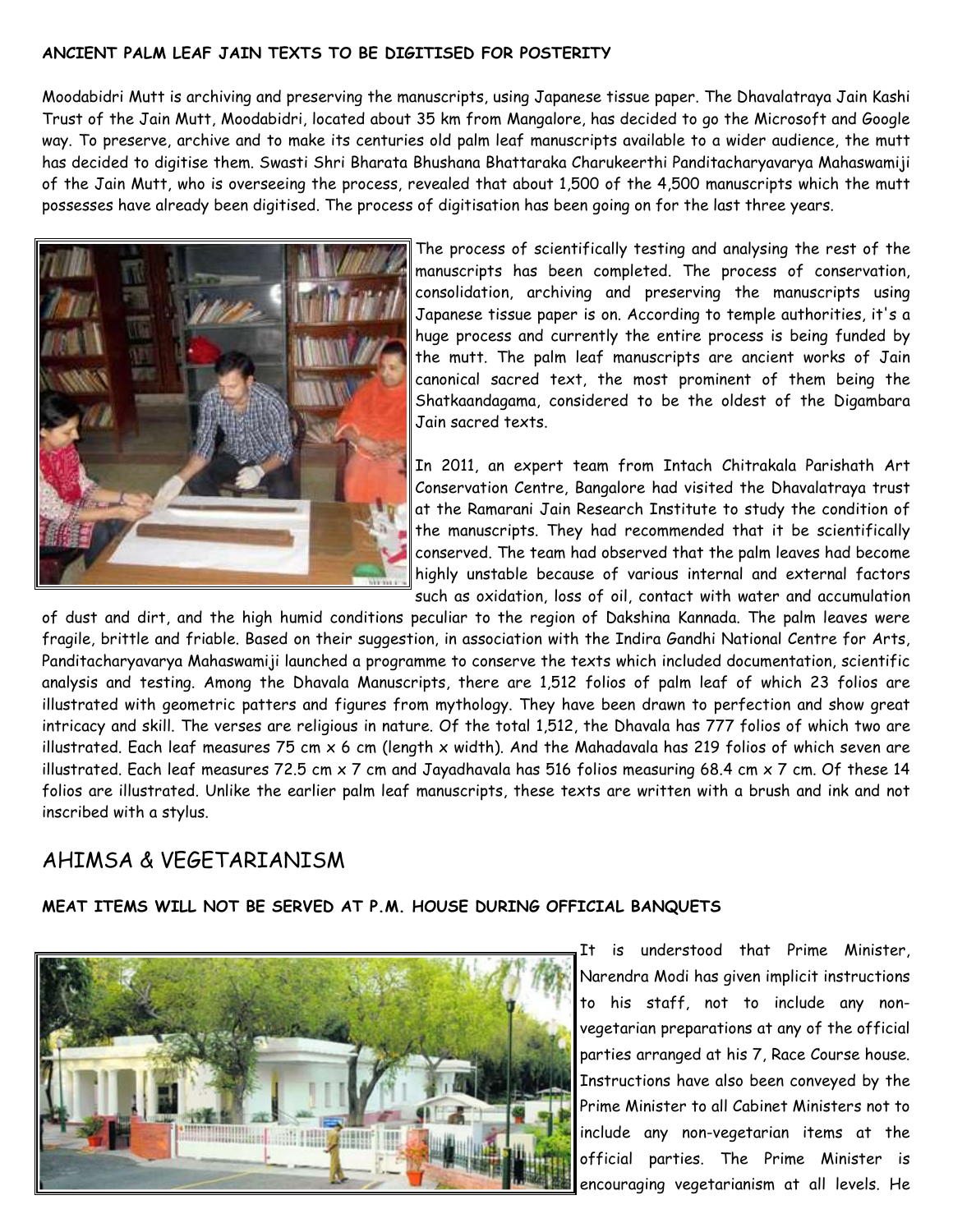has proposed that all vegetarian items be called "star dishes" and non-vegetarian ones be termed as "harm dishes". He has further urged all the countrymen on the "World Tobacco-Prohibition" day to make it a point to say "NO" to tobacco in any form whatsoever. He has desired that we should all take an oath to spread message of prohibiting tobacco and its products as it not only harms the person consuming it but also others around him. The Government of India, according to Health Ministry's figures, has been spending crores on diseases caused by the use of tobacco.

# EVENT, SEMINARS & CONFERENCES

# **NATIONAL TERAPANTH CONFERENCE AT DELHI ON 16TH & 17TH AUG, 2014**

7th All India Conference of Terapanthi Professionals is being organized on 16th and 17th August 2014 at Adhatm Sadhna Kendra, Chatarpur Mandir Road, Mahroli, New Delhi in auspicious presence of H. H. Acharyashri Mahashramanji. The conference will provide an excellent opportunity to all Terapanthi Profeesionals to interact with each other, seek blessings and guidance from H. H. Acharyashriji for their professionals, social and spiritual development. Renowned dignitaries from Political and Corporate world are also expected to share their experience in this two day Conference.

The Theme for this year's Conference is "ADAPT, CHANGE & INNOVATE"-By sharing our knowledge and experience, by caring for our Society; we can achieve true success in life. Terapanthi Professionals are invited throughout the country and abroad to participate in this national conference and get an opportunity of darshan, seva and blessings of Gurudev and other learned Sadhu/Sadhvis apart from knowing each other and get motivated from thought provoking speeches and presentations going to be held during this conference.



In Photo above ( Left - Terapanth Achraya Mahashramanji & Other Saints in Vihar towards New Delhi ) (Right - Terapanth Sr. Saint Sri Kumar Shramanji at the office of Ahimsa Foundation ( Ahimsa Times ) on 15th June, 2014, Offering his blessings )

### **NINETEEN PERSONS OF JAIN COMMUNITY TO TAKE DIKSHA AT AHMEDABAD**

Ahmedabad, Nineteen members of the Jain community, youngest of them only 12 years old and oldest 48, announced that they would be renouncing the worldly pleasures and take 'Diksha'. The ceremony, called 'Vijay Prasthan Utsav', will be organised by Shwetambar Murti Pujak Jain Sangh, Rajnagar, from June 15 to 20 at Gandhi Ground in Ahmedabad. According to Shreemad Vijay Yugbhushan Sureshwarji, they are ready to renounce the worldly pleasures because of the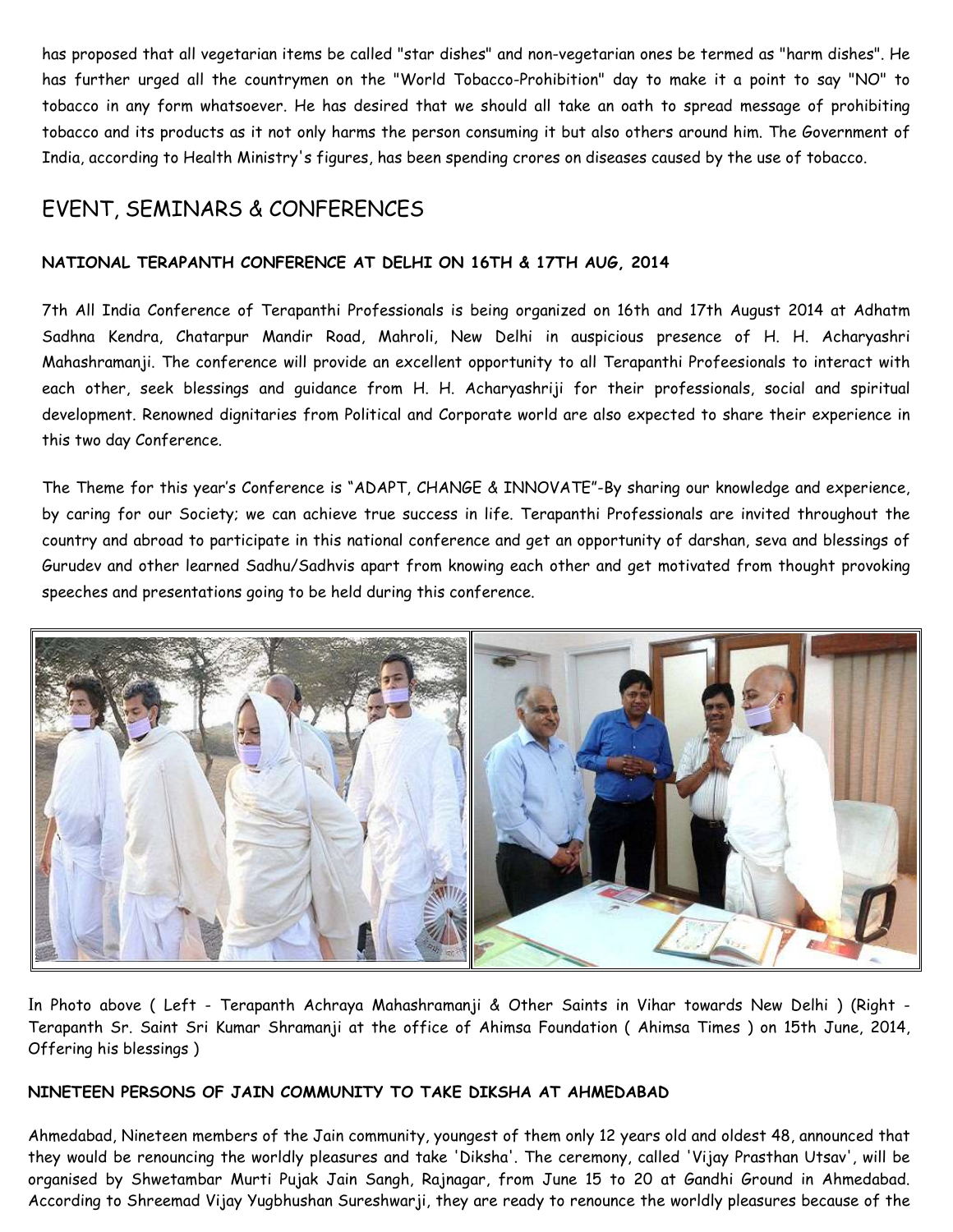spiritual conviction. No one is forcing anybody to renounce. Organiser of the event Jaxay Shah said it would be once- ina-lifetime opportunity for those who want to witness the mass renunciation ceremony.

#### **ACHARYA LOKESH MUNI WILL BEGIN 'SAVE GIRL- EDUCATE GIRL' CAMPAIGN**



New Delhi, 10 June 2014: Central Health and Family Welfare Minister Dr. Harsh Vardhan releasing the new book on Female Foeticide written by Acharya Dr. Lokesh Muni said that increasing trend toward female foeticide has created horrific imbalance between male-female birth rate ratios. If it is not controlled within time anarchy, psycho disorders will increase and moral and social values will decrease. He said to stop female foeticide religious leaders and social organizations should come forward. Referring to Honorable Pranab Mukherjee's address to Joint Parliament Session, Dr. Harsh Vardhan said that 'Save Girl,

Educate Girl' is a priority in the government's agenda. Appreciating the campaign against female foeticide by Ahimsa Vishwa Bharti in the leadership of Acharya Dr. Lokesh Muni he said the solution of this problem is not only through Law and Government, for this an awareness has to be created in the society. Founder of ahimsa Vishwa Bharti and Eminent Thinker Acharya Dr. Lokesh Muni on the occasion said that the increasing incidents of crime against women in the society are a matter of great concern. For this the attitude towards women among the people has to be changed girls have to be made self dependent. Acharya Lokesh on the occasion announcing the National Campaign 'SAVE GIRL, EDUCATE GIRL' by Ahimsa Vishwa Bharti said, he will run special campaign against this social evil in the guidance of different religious leaders. Source: Kenu Agarwal, Media Convener, E-Mail: acharya@ahimsavishwabharti.org

# AWARD & HONOURS

#### **DIFFERENTLY-ABLED ODISHA GIRL CRACKS CIVIL SERVICE EXAM IN FIRST ATTEMPT**

New Delhi, June 14, 2014, Odisha's differently-abled Sarika Jain has cracked the 2013 UPSC examination in the very first attempt, saying that it was the result of sheer hard work. According to Sarika, always think better and be positive. If you work hard and you have a strong determination, you will definitely achieve success.



A native of Kantabanji, a small business town in the impoverished Bolangir district, Jain was ranked 527th among the 1,122 candidates who cleared the three-stage civil service examination -2013. Her father, 58 year old Sadhuram Jain is an undergraduate and a small-time businessman who runs a grocery shop in the town. Her mother Santosh Devi is a school dropout and a homemaker. The elder Jain has four daughters and one son. Sarika is his third daughter. The family is strictly vegetarian and follows the Jain philosophy.

In the words of Sarika, I studied commerce and obtained a bachelors degree from the local women's college. Later I pursued chartered accountancy, studying at home, and got qualified. That was when Jain decided she wanted to do something and chose to appear in the civil services examination. She went to Delhi in 2012 and received

coaching at a private institute for six months.Jain said she would want to serve Odisha, her home state. Jain developed polio in her right leg in 1985 when she was just two years old. Although she has 50 per cent disability, this hasn't deterred her from dreaming big.

#### **DILEEP SANGHVI EARNS CREDIT FOR BECOMING RICHEST PERSON IN ASIA**

Dileep Sanghvi belongs to Amreli in Gujarat. Born in 1955 at Mumbai, he had his initial study of commerce at Mumbai and later engineering education at National Institute of Technology, Kurukshtra, Haryana (1997).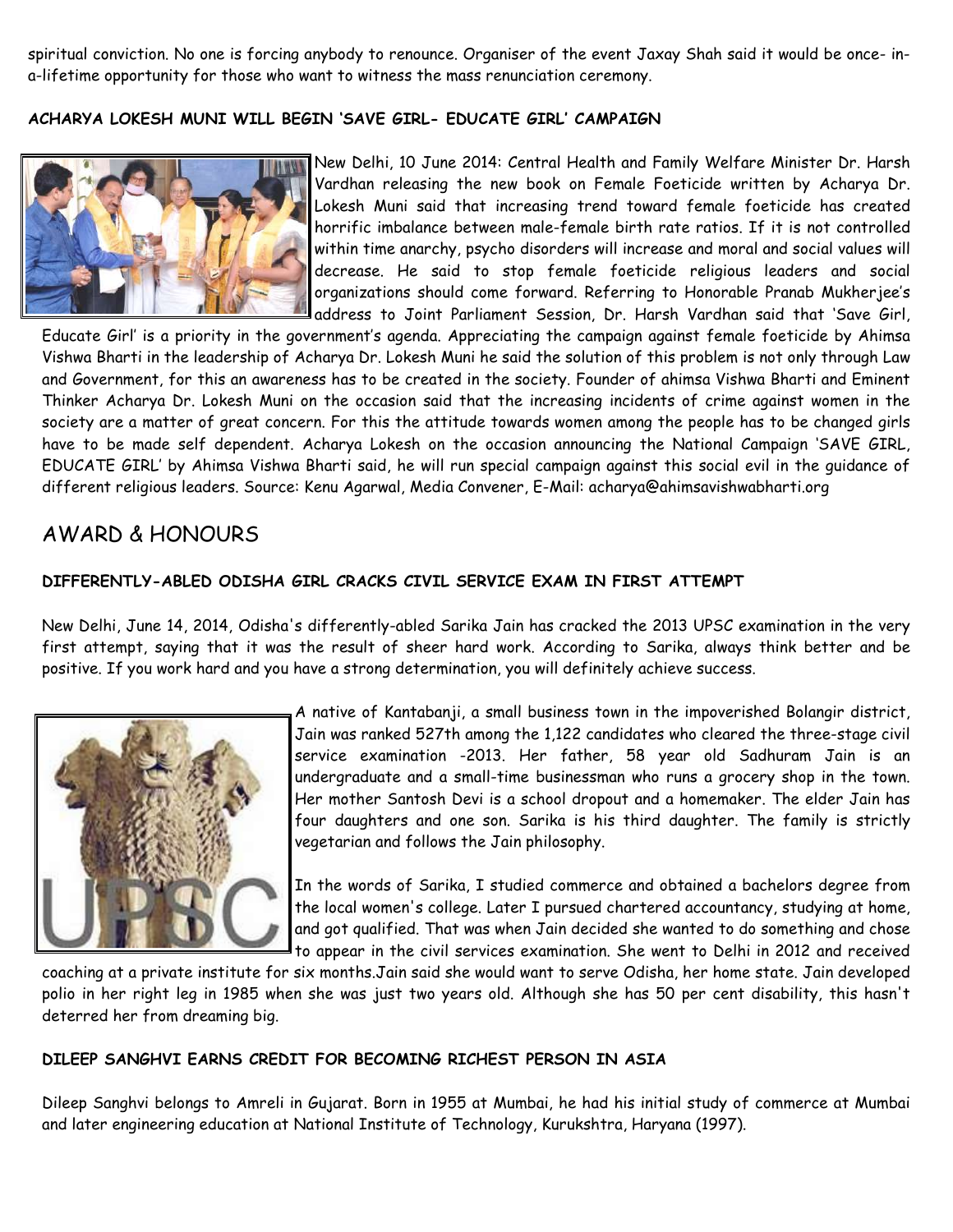

Having had a stint at various pharmaceutical companies, he has now risen to become the founder and Managing Director of a 2 billion dollar company, Sun Pharmaceutical Industries Ltd. He is also an owner of several other industries in Gujarat, his net worth presently being \$13.7 billion. Few people outside the Pharma industry are likely to be aware that Sun Pharmaceutical and not Ranbaxy, Cipla or Dr Reddy's is India's most valuable Pharma company. So, why is India's most valuable pharmaceutical company not so well-known? The answer can be found by studying the man behind the success of Sun Pharma ? Dilip Sanghvi, Chairman and Managing Director. Mr. Sanghvi, according to those who know him well, believes in keeping a low profile, so much so that one senior executive. Sun Pharmaceuticals Industries' Dilip Sanghvi has been named in the list of Asia's top ten wealthiest self-made billionaires, topped by Hong Kong business tycoon Li Ka-Shing, according to Wealth-X. Sanghvi, ranked seventh, is the only Indian on the list with a net worth of \$13.5 billion. India's Sun Pharma

acquired struggling Gurgaon-based Drugmaker Ranbaxy Laboratories, owned by Japan's Di-ichi Sankyo, for \$4 billion in a deal that will make the new entity India's largest and the world's fifth largest pharmaceutical company. His company is reported to have developed generic versions of Johnson & Johnson's Cancer drug, Doxil and Novo Nordisk's antidiabetes drug, Prandin.

### **D. C. JAIN IS NEW CEO OF IDBI CAPITAL**



MUMBAI, June 2, D. C. Jain has taken over as Managing Director & Chief Executive Officer of IDBI Capital Market Services. D. C. Jain has experience of over three-and-a-half decades in banking and financial services.

He has been with IDBI Bank since 1997 successfully handling the entire gamut of banking operations corporate banking, SME, audit, retail and Government business. Prior to this, he was with Union Bank of India heading large branches in Gujarat.

A commerce post-graduate from the University of Rajasthan and a Certified Associate of Indian

Institute of Bankers, he also participated in the Advance Management Programme at Stanford Graduate School of Business, California.

#### **PRATEEK JAIN FINISHED FIFTH AT MR. WORLD 2014**



Jun 16, 2014, Mr. India Prateek Jain grabbed the fifth spot at the prestigious Mr. World 2014 finale which was held on 15th June, in Torbay, UK. Prateek impressed everyone at the pageant and made it to the Top 10 at the Mr. World 2014 finale. Prateek stood out and competed with 45 other contestants from different countries.

The dashing Mr. India not just grabbed a spot in the Top 10 of the finale but was also adjudged the first runner up of the multimedia award. Yellow Team which had Mr. India Prateek Jain won the tug of war contest during the Sports Challenge.

Not only that, there was also a tie between Mr. India and Mr. Bahamas during the short putt challenge for the first position. We wish him all the very best for his future endavours.

#### **CITRANG MURDIHYA JAIN TOPPED IN IIT-JEE**



Citrang Murdia (Jain) from Udaipur (Rajasthan) made history by winning the first place in India in IIT JEE (Advance) for admission in engineering college across the country. Citrang, Student of Delhi Public School, Udaipur, scored 334 out of 360 came first in the whole country.

Citrang's father Manish Murdihya is a businessman and also passed out from IIT Delhi. Source: Shri Tarak Guru Jain Granthalaya, Udaipur, E-Mail : tguru1966@gmail.com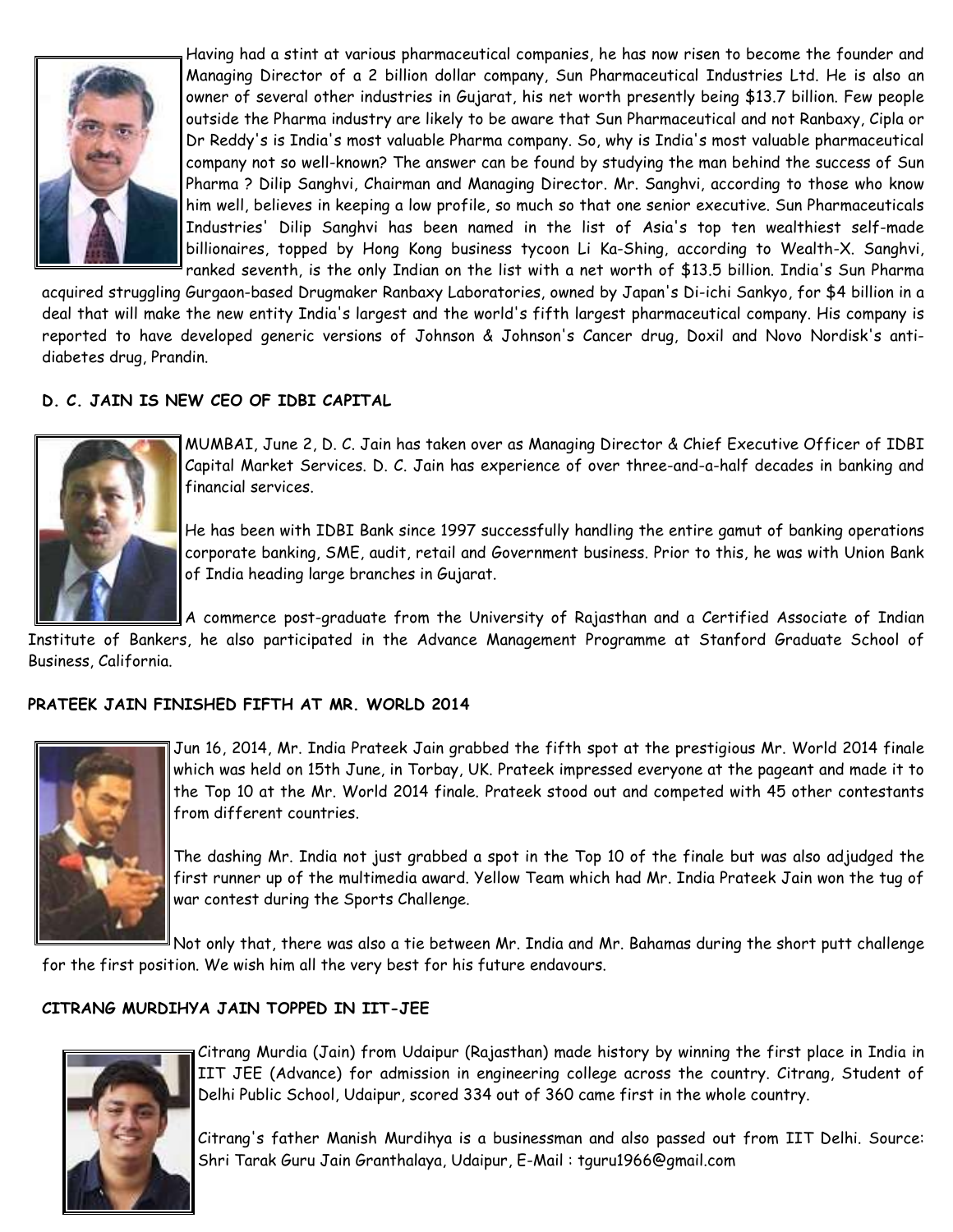#### **V. K. JAIN GIVEN ADDITIONAL CHARGE OF ADMINISTRATION AT DOORDARSHAN**

New Delhi, 20 Jun 2014, Doordarshan Additional Director General V. K. Jain has been given charge of Doordarshan administration department in addition to finance, PR & publicity, commercial & sales and Doordarshan archives.



V. K. Jain who joined DD directorate in March 2012 has been actively involved in the re-branding exercise of the Doordarshan. Apart from being the driving force for constant publicity and PR drives since last year, he is behind the social media surge at Doordarshan and is constantly pushing to strengthen Doordarshan archives as well. Jain joined the civil services in 1984.

In the course of his 30 year-long career, he has held eminent posts such as Registrar- GGS Indraprastha University Delhi, Joint Secretary (General Administration- Delhi), Collector cum Deputy Commissioner (Excise) in Delhi, General Manager- Delhi Tourism and Transportation Development Corporation, Joint Director cum Joint Secretary (Training & Technical Education), Director Sports and OSD Personnel in DDA and Special Commissioner in Food & Supply Department- Delhi, to name few. He was named Best Branch Officer, Delhi Development Authority, in 1994 and given a distinguished Alumni Award by Alumni Association of Shri Ram College of Commerce in 2007. Jain takes keen interest in constitutional law, international law,

business law, organisational behaviour and real estate management.

#### **XIAOMI HIRES JABONG CO-FOUNDER MANU JAIN FOR ITS INDIA OPERATIONS**

Chinese smartphone vendor Xiaomi has started hiring in India to launch its brand in the country later this year.



The market news says, Xiaomi has hired Manu Kumar Jain to kickstart its operations in the country. Manu Jain, who was the co-founder of online retailer Jabong, had quit the company earlier this year to start his own venture. Jain had parted ways with Jabong to launch his new venture Gynjer, where he was planning to launch smartphones, tablets and wearables.

He was looking at launching high quality smart devices manufactured by third-party ODMs in Taiwan and China at aggressive price points in India. Xiaomi has a similar model where it sells premium quality smartphones with top-of-the-line hardware components at a fraction of the price of tier one brands. Sources close to the development have hinted that the current plan is

to launch the first devices in the September-October timeframe, just around Diwali. However, the plans might change depending on Xiaomi's ability to manufacture enough devices.

### **RUPEES ONE CRORE RELEASED FOR STUDY CHAIR IN MANGALORE UNIVERSITY NAMED AFTER JAIN POET**

The State government has released Rs. 1 crore to Mangalore University to set up a study chair after 16th century Jain poet Ratnakaravarni. This was consequent to an announcement made in the State budget for 2013-14.



The university, which appointed a teacher from Kannada department as the co-ordinator of the Chair, is in the process of drafting a statute for establishing the Chair. The main objective of establishing the Chair was to study the contributions of the celebrated Kannada poet to literature and initiate research activities. It is said that the Jain poet was born and brought up in Moodbidri. According to a Kannada professor, the poet mentioned that he wrote 'Trilokashataka' in 1557 at Venupura (Moodbidri was earlier called Venupura, a town of bamboos) of 'Taulavangadol' (in Tulu Nadu). 'Bharatesha Vaibhava,' said to have been authored in 1567, is considered as the masterpiece of Ratnakaravarni. It is said Devachandra, a writer who lived between 1770 and 1841, has recorded the life of Ratnakaravarni in his work 'Rajavali'. Bharatesha Vaibhava, published by Kannada Sahitya Parishat, says the poet could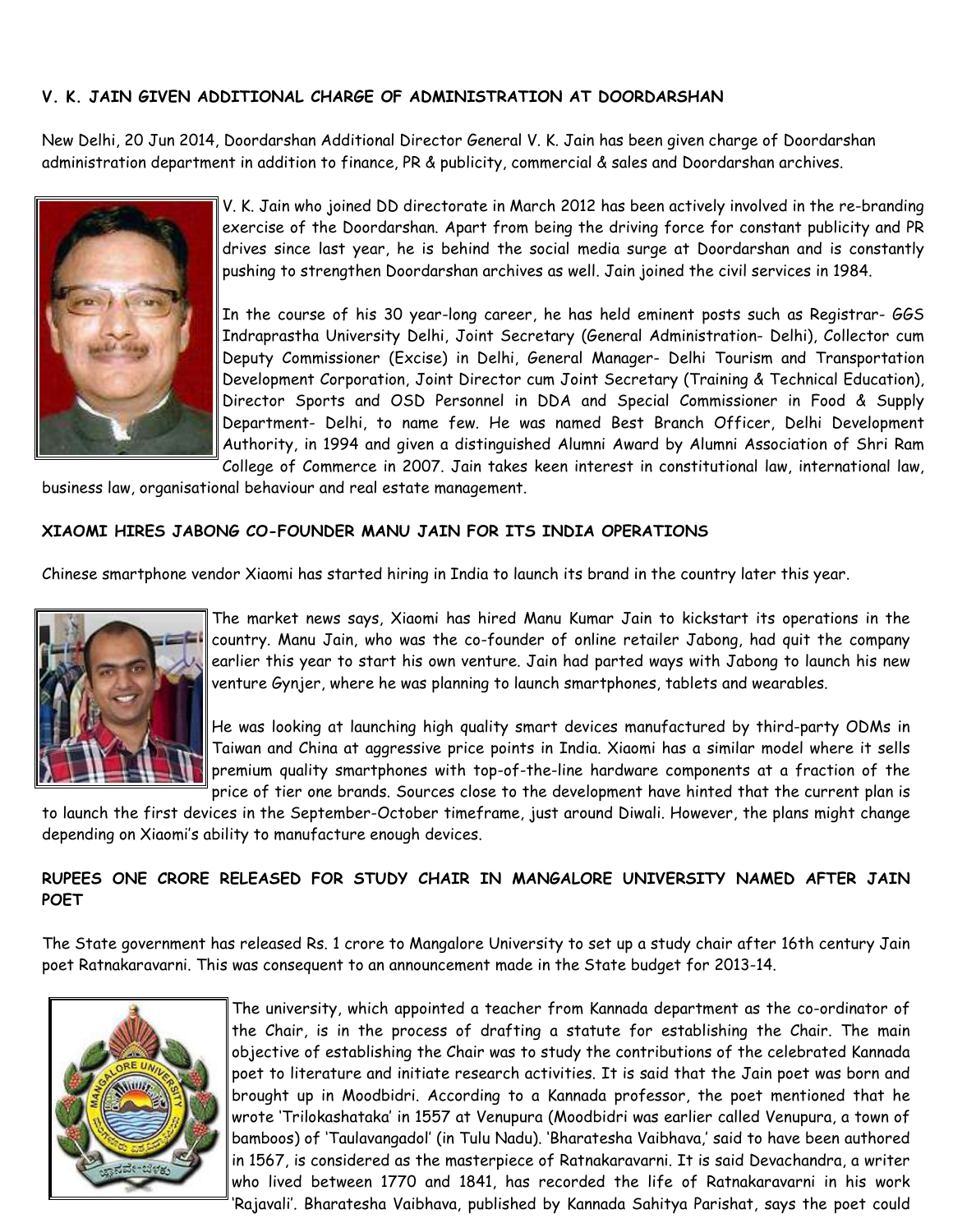have been born in 1532 in Moodbidri, which has now only an area named after the poet as Ratnakaravarni Nagara. His other prominent works include 'Ratnakarashataka' (in 1577), 'Aparajithashataka' (1582) and 'Adhyatmageetha' (1587). While the works of Ratnakaravarni drew the attention of School of Oriental and African Studies (SOAS), University of London, the Centre of Jain Studies at SOAS organised a special lecture on his works at Brunei gallery in London on March 17, 2011. When D.V. Sadananda Gowda was the Chief Minister, he had announced that Rs. 1 crore would be granted to set up a Jain Vidya Peetha (a chair on Jain studies). This statute approved by the university is placed before the government awaiting its approval.

# MISCELLANEOUS

### **THIRTY ONE DOCTORS IN ONE JAIPUR JAIN FAMILY & STILL COUNTING**

Jaipur, Jun 23, 2014 : When Vinamrita Patni, secured 107th rank in the recently held RPMT, she will become the 32nd member of her family to join the medical profession after she completes her MBBS course. Most of the Patni family members are doctors and it won't be wrong to say this is one of the unique Jain family. Talking about the family, there are seven physicians, five gynecologists, three ophthalmologists, three ENT specialists, neurologists, urologist, surgeons, psychiatrics, pathologists and orthopedic doctors in the family.



At a time when the state government is reeling under shortage of doctors, this family is an inspiration for youngsters to opt for medical profession. The family has given top-notch doctors to the city, many of them are working at Sawai Man Singh hospital.

"There was no pressure on me to opt for medical profession. I have seen my parents dedicating themselves to the ailing and poor. Since childhood, I always wanted to become a doctor. There is such an environment in my family that I was always focussed and never ever thought about any other profession," Vinamrita said, who was also recently adjudged the

best basketball player, (under-19 in girls' section) of the state.

Her father Dr Tarun Patni is an MBBS, MD (pediatrician) and mother Dr Vinita Patni is a gynecologist (MBBS, MD). Her brother Tanmaye Patni is pursuing his MBBS (II-year) course at Sawai Man Singh medical college. Vinamrita's eldest aunt Dr Anna Jain had retired from the post of additional director, health department, Rajasthan. Her son Dr Satish Jain is an ENT surgeon. Her second aunt Dr Neerja Patni Grover retired as senior medicine specialist from Central Government Health Scheme hospital in Bajaj Nagar. Dr Neerja's husband retired as director, ESI hospital, Jaipur. Their son Dr Mohnish Grover is assistant professor (ENT) with SMS medical college. The other doctors in family include Dr Ruchika Jain, ENT specialist in SMS hospital, Dr Sanchit Jain, assistant professor (general surgery) department of surgery in Rajasthan University of Health Sciences. There is a long list of doctors from the family, who are working in government and private hospitals.

### **EDUCATIONAL SCHOLARSHIPS BY SAHU JAIN TRUST**



Sahu Jain Trust, which is a philanthropic organisation founded by Smt.. Rama Jain & Sahu Shanti Prasad Jain has announced the 2014-2015 need-cum-merit based educational scholarships for pursuing Graduation and Post Graduation in all subjects. Existing recipients of scholarship will have to apply again for continuance. Scholarship amount ranges from Rs. 150/- to Rs. 1,000/- per month. These are strictly for technical subjects like Engineering, Infotech, Medical, MBA etc. to be undertaken by graduates / post graduates in India. Last date for obtaining Application Forms - 20-07-2014. Last date for receipt of Completed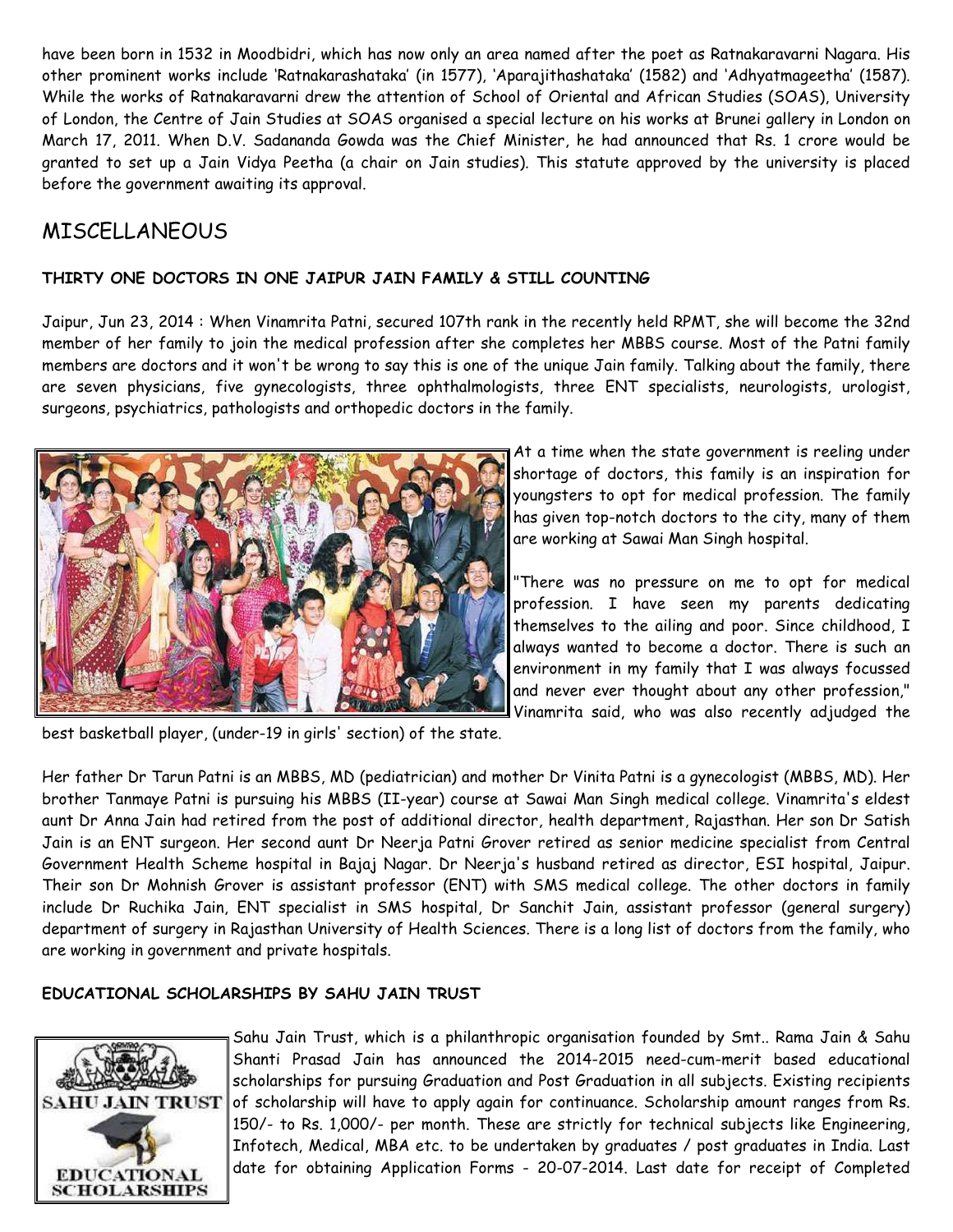Forms by the Trust - 30-07-2014.

Application Forms will be available free of charge or can be had by post by sending a 9"x4" self addressed stamped (Rs. 10/-) envelope to the Secretary, Sahu Jain Trust, 18, Institutional Area, Lodhi Road, New Delhi – 110003. Note: Forms can also be downloaded from website : www.sahujaintrust.timesofindia.com

### **FORUM FOR RESOLUTION OF DISPUTE IN DIGAMBAR SECT DECLARED ILLEGAL**

Indore, 12, Jun 2014 : The head of Digambar Jain Mahasamiti has declared the Dispute Resolution Forum an illegal body. The legal existence of the forum was questioned and debated by its own members and ultimately divided the sect on technicalities. The present President Shri Sukhmal Chand Jain and Past President Shri Pradeep Kumar Kaslival openly countered each others views. In view of the continuing unpleasantness amongst its members, the forum was ultimately abandoned as illegal. It is unfortunate to note that, the special forum which was promoted by Digambar Jain top leadership for dispute resolution itself became victim of disputes and disagreements.

### **ANUBHA JAIN INNOVATES WITH DENIM SARI**

Monday, 02 June 2014, On finding that there are no great option for young girls to drape in famous nine yards, except



one or two labels like Masaba Gupta and Satya Paul offering trendy and quirky designs, Anubha Jain, a design student at Delhi's Pearl Academy, invented the denim sari. She wanted to create something that would attract the young as well as create a wow factor in the world of fashion.

Encouraged by her mentors at the Pearl Academy, she began working with the biggest and recognised denim fabric manufacturer Arvind Mills to realize her dream. The company educated her about the nuances of processes behind dying and washing denim. Using hand dyeing technique, Jain was able to create soft fabric having a tie-dye effect.

The resulting saris were test-driven at the recent DLF Emporio luxury shopping festival, where Jain set up her first pop-up shop selling ensembles for Rs 12,000 onwards. She saw good demand, interestingly from older ladies. However, she would now focus on establishing the product's popularity.

#### **PUNJAB MLA JOGINDER PAL JAIN AND FAMILY JAILED FOR DEVELOPING ILLEGAL COLONY**

June 02, 2014, Moga, Punjab, A Moga court sentenced businessman turned politician and Badal Dal MLA from Moga



constituency Joginder Pal Jain and his three family members to one year in jail in a case of developing an illegal colony in Moga. Additional Chief Judicial Magistrate Sangeeta Saluja convicted Jain, his wife Swaran Lata, son and daughter. The court also imposed fine of Rs 1,500 on each of them. As the sentence was under three years, the MLA and his family members were granted bail by the court till they file an appeal against the order by July 1 in the session's court. The Punjab Urban Development Authority on August 26, 2007 filed a complaint with the city police for illegally selling plots after developing illegal colony at Shaheed Bhagat Singh Nagar in Moga city. Meanwhile, Jain's eldest son, another accused in the case, failed to appear before the court and was declared a proclaimed offender. Taking a turn, Jain had resigned from Punjab assembly as well as the Congress and joined Shiromani Akali Dal Badal, and in February, 2014 he successfully contested the by-election on a SAD

(Badal) ticket.

#### **RELIGIOUS LEADERS PRAY FOR HEALTH OF JAILED SENA MLA SURESH DADA JAIN**

Mumbai, June 11: Religious leaders of various faiths, recently prayed for the health and well-being of Sureshdada Jain, the Shiv Sena leader of Jalgaon, who has been incarcerated for over 27 months over in connection with the Gharkul Housing Scheme Scam.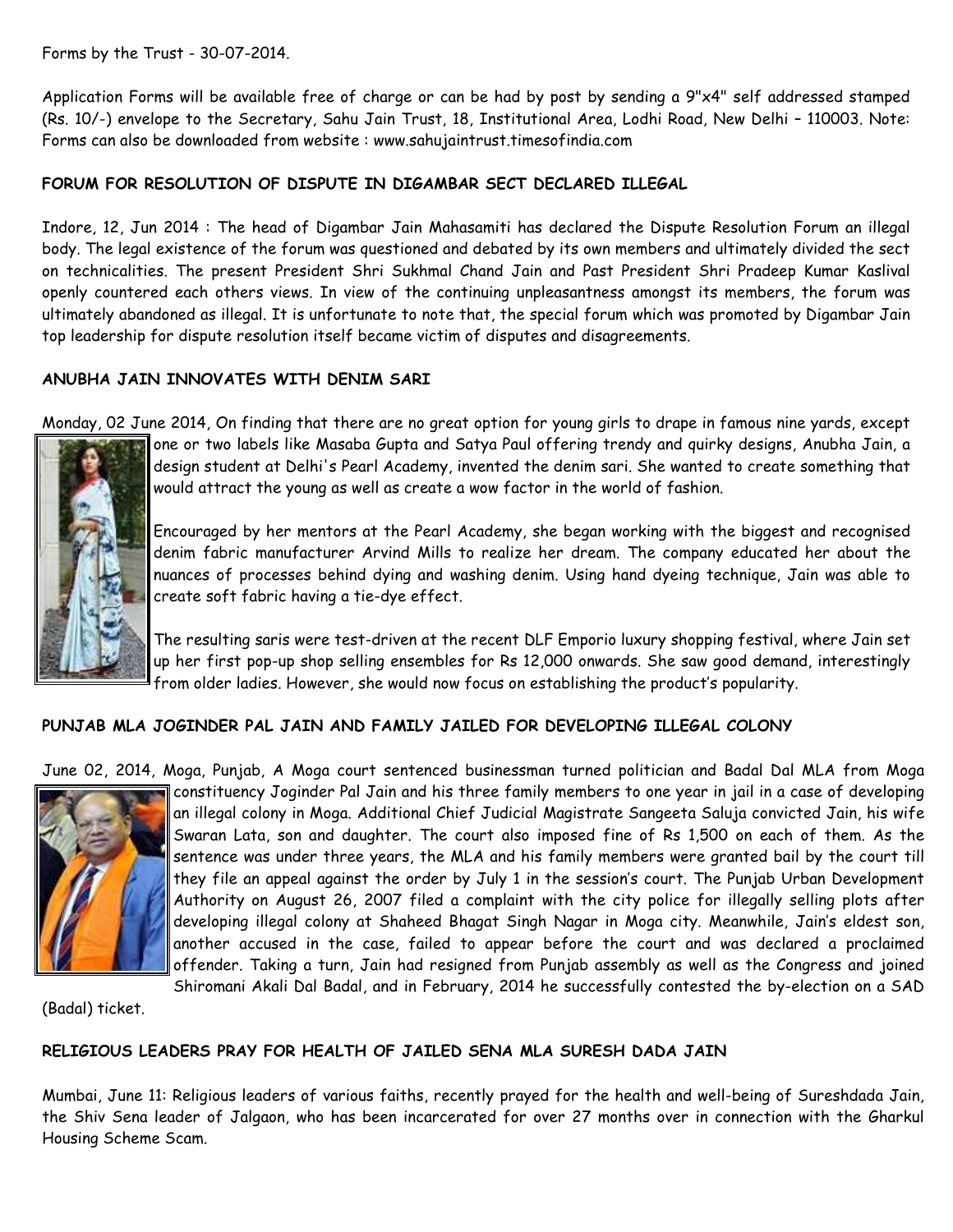

He is reportedly facing multiple health issues. The religious prayer meeting titled 'Samudaik Sadbhavana Prarthana' held here in Jalgaon, witnessed participation of religious leaders of various faiths like Hinduism, Buddhism, Muslim, Sikh, Parsee, Christian and Jain, claimed a release on behalf of the leader. These religious heads prayed for the good health, body and mind

of Jain and others including Nana Wani, Raja Mayur and Pradeep Raison who have been in custody. The 1,200 seat Kantai Hall, where the prayer meeting was held was packed to the full and equal number of supporters of Sureshdada Jain was watching the proceedings outside on the television screens. The prayer meeting, organized under the aegis of 'Sureshdada Jain Mitra Mandal' was attended by thousands of prominent personalities in Jalgaon, claimed a release. The religious leaders on this occasion recalled the contribution of Sureshdada for the welfare and development of Jalgaon and prayed that he must come back soon to continue the social work undertaken by him. Speaking on the occasion, the religious heads of different faiths said, "The prayer meeting is organized to pray for Shri Sureshdada Jain, who has immensely contributed in last four decades for not only this city but for rest of Maharashtra. We are sure that our leader is innocent."

They said, "He is 71-years-old and has suffered a lot in the last 27 months in the custody. Our wish is that Shri Jain and others should be healthy and the Almighty gives them strength to endure the life in custody. We have immense faith in our judiciary and will expect

justice delivered at the earliest." The organizing committee members said, "We are overwhelmed with the support extended by citizens, who have turned up for this prayer meeting in large numbers. The prayer meeting convinces us that Shri Sureshdada has not done anything wrong." "Our only plea is that he is 71-years-old and has undergone major bypass surgery while in custody. He is suffering from multiple health issues and the prolonged custody has resulted in severe depression. We have full faith in our judicial system and are confident that he will come out of this ordeal," the committee member said. The prayer meeting ended with a rendition of a bhajan, "Itni Shakti Hamen Dena Data.....". Jain is in custody for over two-years-and-three-months and is facing multiple health issues and severe depression. While in custody, he has undergone a major bypass surgery with 7 grafts. Post this major surgery, he developed complications of Ischemic Heart disease (IHD), Urinary Tract Infection (UTI), Electrolyte Imbalance, Irritable Bowel Disease (IBD), Prolapsed Disc, Benign Enlarged Prostate (BEP), Pelvic Inflammatory Disease (PID), according to the release. Sureshdada recently developed intestinal obstruction with chronic constipation and is diagnosed with stomach ulcers.

#### **JAIN SHRINE TO GO ON DISPLAY AT NELSON AFTER MORE THAN 80 YEARS**

June 23, 2014, Kansas City, It has been in the collection for ages but has never been displayed. A colorful painted wood Jain shrine, made in India in the 16th century and used for domestic worship, goes on public view in United States (Kansas) Gallery 203 at the Nelson-Atkins Museum of Art.

#### **Video Presentation Shri Virchand Raghavji Gandhi**

**Video (1A)**

The very first introductory documentary on life of Shri Virchand Raghavji Gandhi on "Mangalam Jain TV Show" by Jaina and Prime Minister Narendra Modi's pride and praise speech

copy and paste or click the link below www.youtube.com/watch?v=G3i0v6zNYbc

#### **Video (1B)**

First Documentary Film on Virchand Raghavji Gandhi, Unsung Saga of a Man and Prime Minister Narendra Modi's pride and praise speech copy and paste or click the link below www.youtube.com/watch?v=oUjkBcmiWsU

Courtesy Pravinbhai C. Shah, Shri V. R. Gandhi scholarship/Memorial Committee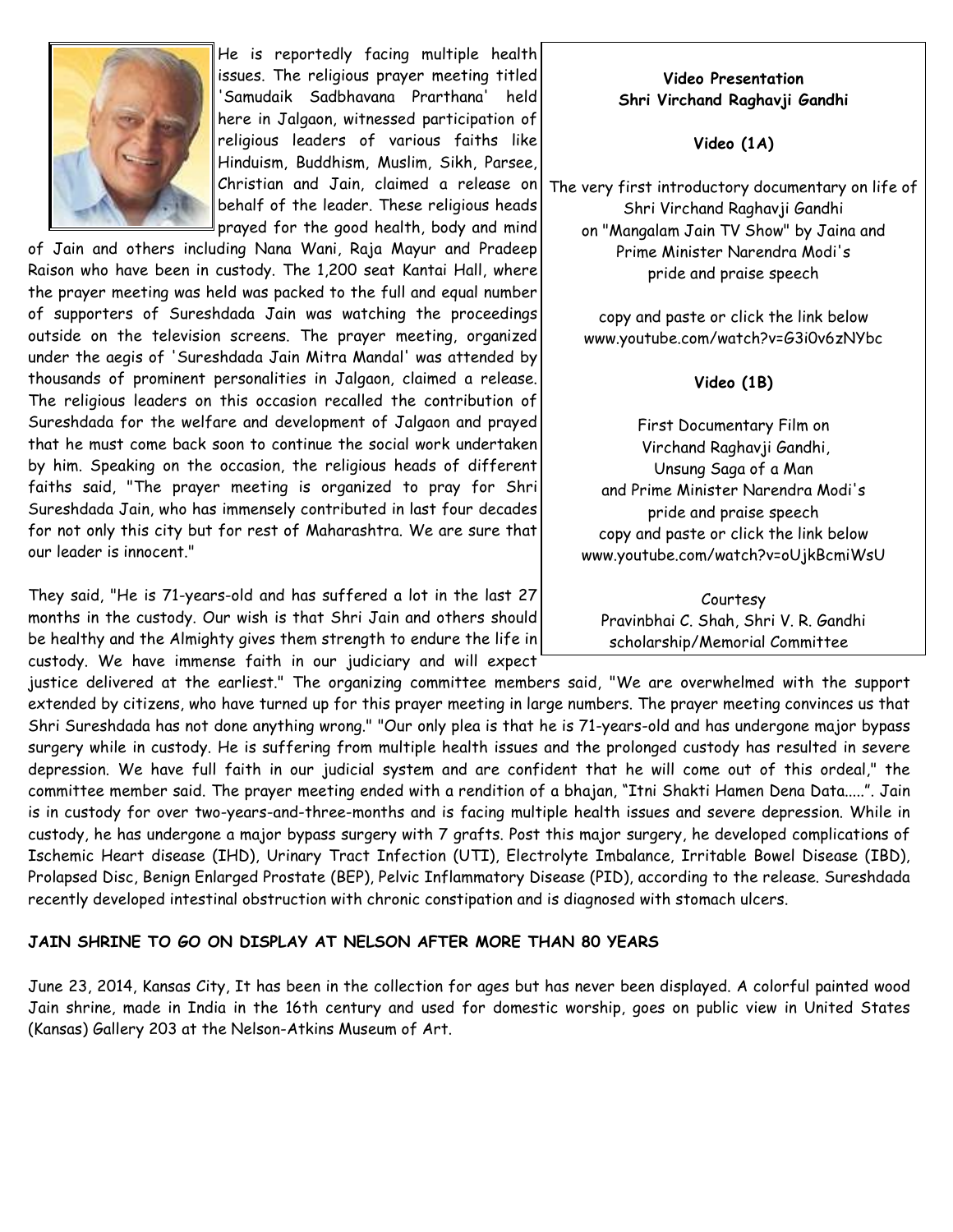

A team of conservators led by Kate Garland has spent the past year removing grime and dirt from the roughly 7-foot-tall shrine using solvent gels and thousands of handmade swabs. And that's not all. When the museum acquired the piece in 1932, the shrine did not have a ceiling, but the Nelson shrine did have a lotus design ceiling panel from another shrine. The museum's designers, working with local contractors, used that panel as a template to create a replica ceiling that fit the Nelson's shrine. "It gives the experience of a shrine as it was intended and includes the symbolic content of the ceiling (lotuses, which represent the floor of heaven). Also, since the ceiling is a replica, we can install lighting into the ceiling panel to illuminate the shrine," said Kimberly Masteller, the museum's curator of South and Southeast Asian art. Masteller says the piece is "an outstanding example of a domestic Jain shrine and one of only seven known in U.S. collections." It consists of a porch frame, supported by two pillars, and two doors, with framing posts and lintels. All are intricately carved and painted with dense ornamentation and charming figures, such as the three monks and two patrons that appear on the lintel.

This shrine would have been used at home in daily veneration of a spiritually advanced exemplar (known as a Jina or Tirthankara) who has been liberated from the cycle of rebirth. A small sculpture of one of the Jinas or Tirthankaras would have been placed inside. The shrine is the centerpiece of a small exhibit, "Revealing a Hidden Treasure: A Jain Shrine From India," which includes a video about the cleaning process and information about how the new ceiling was made. "Revealing a Hidden Treasure: A Jain Shrine from India" will be on display starting June 20 in Gallery 203 at the Nelson-Atkins Museum of Art, 4525 Oak St. Admission is free. For more information, 816-751-1278 or www.nelsonatkins.org

#### **HOUSE COLLAPSE INJURES JAIN RELIGIOUS GROUP IN COURSE OF PRAYER MEETING, HOUSTON, TEXAS**



Harris County, Texas, USA, June 26th, 2014, Houston Fire Department informed, at least 125 people had gathered for the religious celebration when the incident of house collapse occured. Some of the people were in a room above a detached garage when the flooring gave way and collapsed into the garage below. According to witness, everyone was busy praying and the floor just collapsed. Another witness said he heard a large boom. Some of the ladies fell down first. Witnesses said the second floor fell, making a pancake layer onto the first floor. Several people gathered to take the ladies out one-by-one. In all, 50 people were taken

to hospital. Three people suffered serious but not critical injuries, while the others mostly suffered minor injuries. More than a dozen ambulances responded to the scene. Firefighters and emergency crews treated people outside in a makeshift triage area set up in the front yards of nearby homes. Investigators said the apartment unit above the garage was designed to only hold about six people and there were at least 40 people inside when the collapse happened. The people gathered were part of the Indian religion Jainism, one of the four major religions in that country.

OUR SINCERE PRAYERS ARE FOR QUICK RECOVERY OF ALL OUR FELLOW JAIN MUMUKHSHUS AND PP GURU SHREE RAKESHBHAI AND GROUP

Dozens injured when floor collapses during religious gathering at Katy-area home

www.khou.com/news/local/Garage-apartment-collapses-at-Katy-area-home-264773291.htm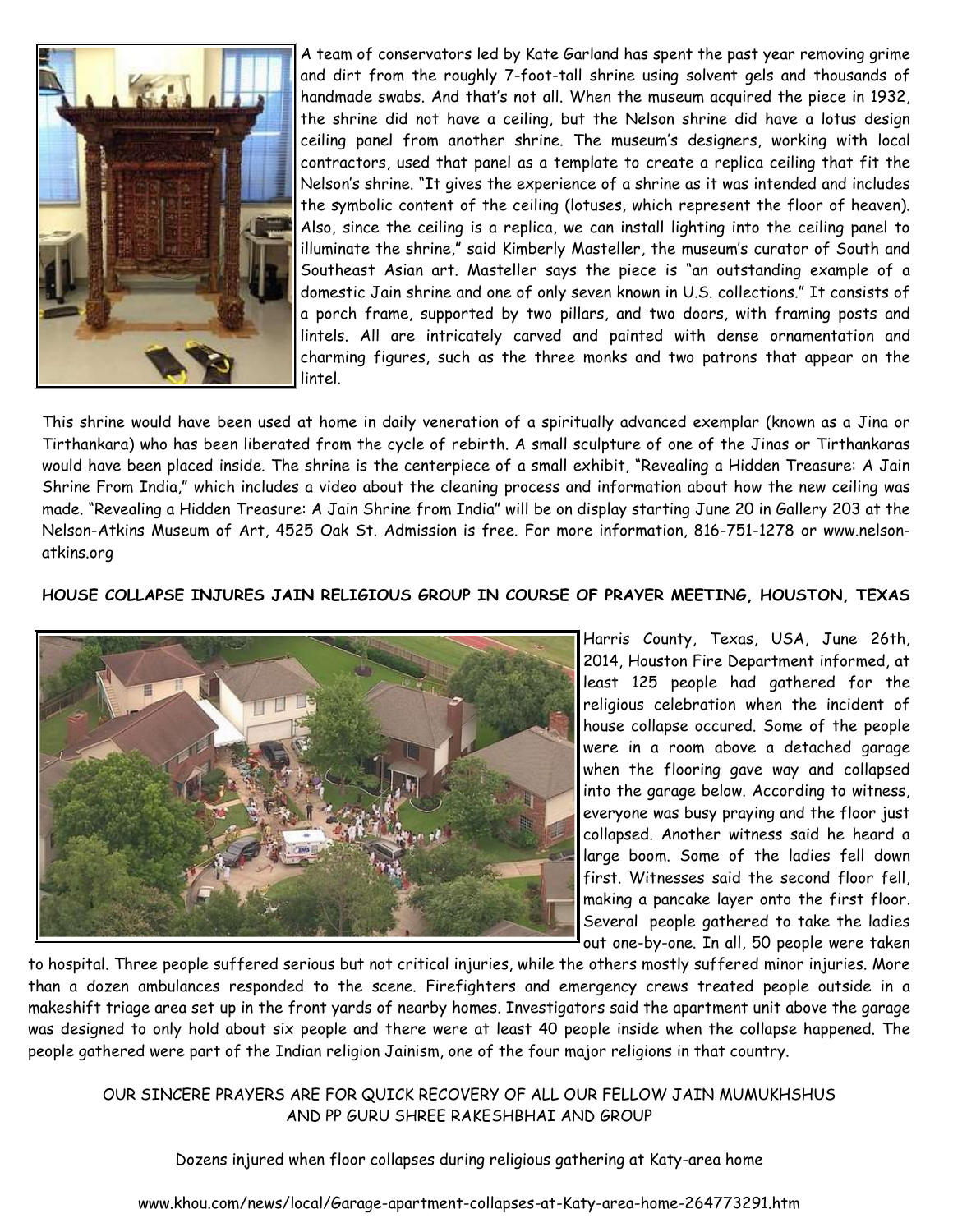#### Jai Prabhu,

A major mishap took place on 26th June, Thursday 12:45 pm local time (11:15 pm IST) at a mumukshu's home in Houston, USA during.

Pratishtha as the first floor collapsed. Pujya Gurudevshri has got minor injuries but with Param Krupalu Dev's grace, He is fine. Some of the other mumukshus present there have been taken to the hospital for treatment; however it is only grace that none of them are critically injured.

Bowing down in reverence and gratitude at the lotus feet of Param Krupalu Dev.

In Seva, Trustees Shrimad Rajchandra Mission Dharampur

# JAIN MINORITY

### **JAIN STUDENTS NOW ELIGIBLE FOR PRE-MATRIC SCHOLARSHIP OFFERED BY CENTRAL GOVERNMENT**



Students belonging to the Jain community, which is now recognized and approved as minority community can claim the benefit of pre-matric scholarships in Maharashtra. This was confirmed in a notification issued by the Maharashtra Government's School Education and Sports Department on June 4. Under the pre-matric scholarship scheme, the Union Government provides schooling expenses of students belonging to a minority community from Class I to X. The scheme, which was introduced in 2008, has been a huge success in terms of response from minority students. In fact, according to the Ministry of Minority Affairs, in 2008, the Union government had sanctioned over 4.5 lakh pre-

matric scholarships across the country, of which Maharashtra alone had sanctioned 55,200 scholarships. Students from the community who have financial problems will find the scheme useful. The scholarship scheme, according to the state notification, would be 100% funded by the Centre from this academic year. Earlier, the funding ratio between the Union and state governments was 75:25.

#### **SCHOLARSHIPS FROM ARIHANT GROUP**

Arihant Group of Institutes Announces 50% & 100% Scholarship for Jain and Open Category students for Pune University Course. i.e. B.Com , BBA , BCA, B.Sc. Computer Science , B.Sc.HS , BA , MBA ,MCA , M.Sc.CS , PGDBM, PGDMLM, B.Ed, 11 std Arts, Commerce & Science Kindly refer for eligibility criteria and last date of Application on our website, www.arihant.ac.in contact details: 9422066618 , 9422025404, 67240900 Please Spread it to all your jain friends who want to scholarship.

# READER'S REACTION

#### **PLUNDER OF INDIA'S DIGNITY - KAMLESH SHAH - AHIMSA TIMES, JUNE, 2014 ISSUE**



Hello Kamlesh, I read your article in Ahimsa Times www.jainsamaj.org/magazines/ahimsatimesshow.php?id=369. Thank you for bringing attention to this issue in the Jain Community. A few years ago I was in Bangladesh and saw first hand the cattle bought in from India. On Eid, the streets literally flow with blood - I had to stay locked up in our apartment for days to avoid seeing the carnage. The vast majority of these were males. On the whole, these are unwanted "less commercially viable" animals, produced in the Indian dairy sector. According to FAO's 2011 Food Outlook (page 60)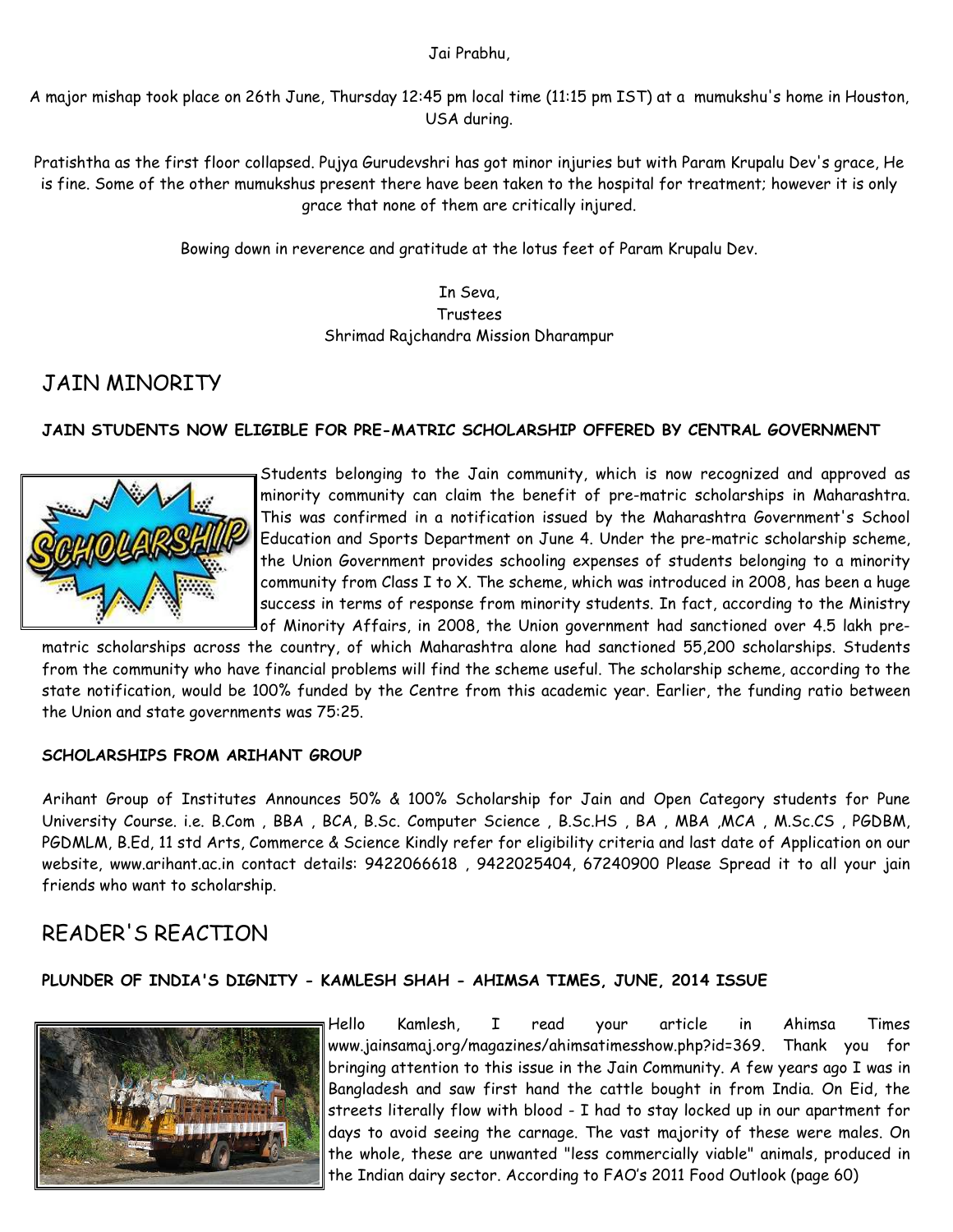www.fao.org/docrep/014/al981e/al981e00.pdf. "In Asia, India, now the fifth largest beef producing country, has benefited from adequate supplies of cattle for slaughter, partly due to development of the country's dairy sector which has resulted in a growing number of male animals". India will not face "Cattle bankruptcy", at least not from the dairy perspective, all that will happen on legalising the exports, is that Indian beef prices will rise. Is it not better to legalise and control the trade? Please don't misunderstand me, I am not advocating beef consumption. I am merely pointing out that we are the cause of the hinsa. There is no dignity in the dairy industry, what is there to plunder? Jains worldwide are coming to the conclusion that dairy consumption does not meet our ahimsa values and are giving it up altogether. In Ahimsa, Sanjay Jain, Washington DC, E-Mail: sanjayjainuk@yahoo.co.uk

# DEVLOK

### **DIGAMBAR MUNI SHRI NIRVAN SAGARJI LEAVES FOR DEVLOK AT THE AGE OF 106**



In the late evening of 11th June 2014, the great & senior most Munishree Nirvana Sagarji Maharaj of Digambar Jain Sect left for Devlok at the age of 106 years in District of Khaniyadhana, Shivpuri, Madhya Pradesh.

Rajendra Jain 'Mahavir' quoted, Munishri Ji in his entire lifetime never used any pen, spectacles and Microphone.

Information source: Sh. Rajendra Jain, Sanavad, E-Mail : rjainmahaveer@gmail.com, Mob:

9407492577.

# **OBITUARY**

### **JAIN PHILANTHROPIST SHRENIK KASTURBHAI PASSES AWAY**

June 19, 2014, Gujarat has lost one of its greatest institution-builders. Shrenik Lalbhai, 88 the father of Arvind Ltd. CMD Sanjay Lalbhai passed away at 7.35 am in the morning on June 19th at Ahmedabad after year long illness. He had been suffering from myasthenia gravis, a condition in which muscles progressively weaken. His body was kept at his bungalow at Koteshwar, near Narayani farms, opposite Apollo hospital, Bhat(Ahmedabad-Gandhinagar highway) where hundreds of prominant Jains from all over the country visited for his last Darshan.



Sanjay Lalbhai shares details of Shrenikbhai's last one year, "He suffered diverticulitis rupture a year ago and was operated in emergency. Later he was suffering from Myasthenia gravis. But he was in good health during last year and was working from home. In last month his health deteriorated. He was admitted to Apollo hospital for first five months and later when his health improved he started working from home.

Gandhian values, simplicity and service to society was his main motive. He worked a lot for Jain community. He is known as prominent leader of Jain community. Shrenikbhai was into social work for last fifteen years. Prior to that he was contributing in the areas of finance and overall strategy. All present companies of Lalbhai Group – Arvind, Atul, Anil Starch were started by his father Kasturbhai Lalbhai, and now they are prospering with fourth generation.

His activities contributing to education, religion, art and museums, charitable institutions will be continued and made properer in future.

Prime Minister Narendra Modi also offered condolences to the departed soul. Offering his condolence, Prime Minister Narendra Modi tweeted, "Shri Shrenik Lalbhai left a distinguished mark through his service to society. May his soul rest in peace. Offered condolences to his family." Gujarat Chief Minister Anandiben Patel expressed grief and sorrow on sad demise of well known educationist Shri Shrenik Kasturbhai. Congress leader Ahmed Patel, Gujarat BJP President Shri R. C. Faldu, Leader of opposition in assembly Shri Shankersinh Vaghela, Gujarat Congress president Arjun Modhwadia, President of Ahmedabad Congress Chetan Raval expressed grief over Shri Shrenik Kasturbhai Lalbhai's departure.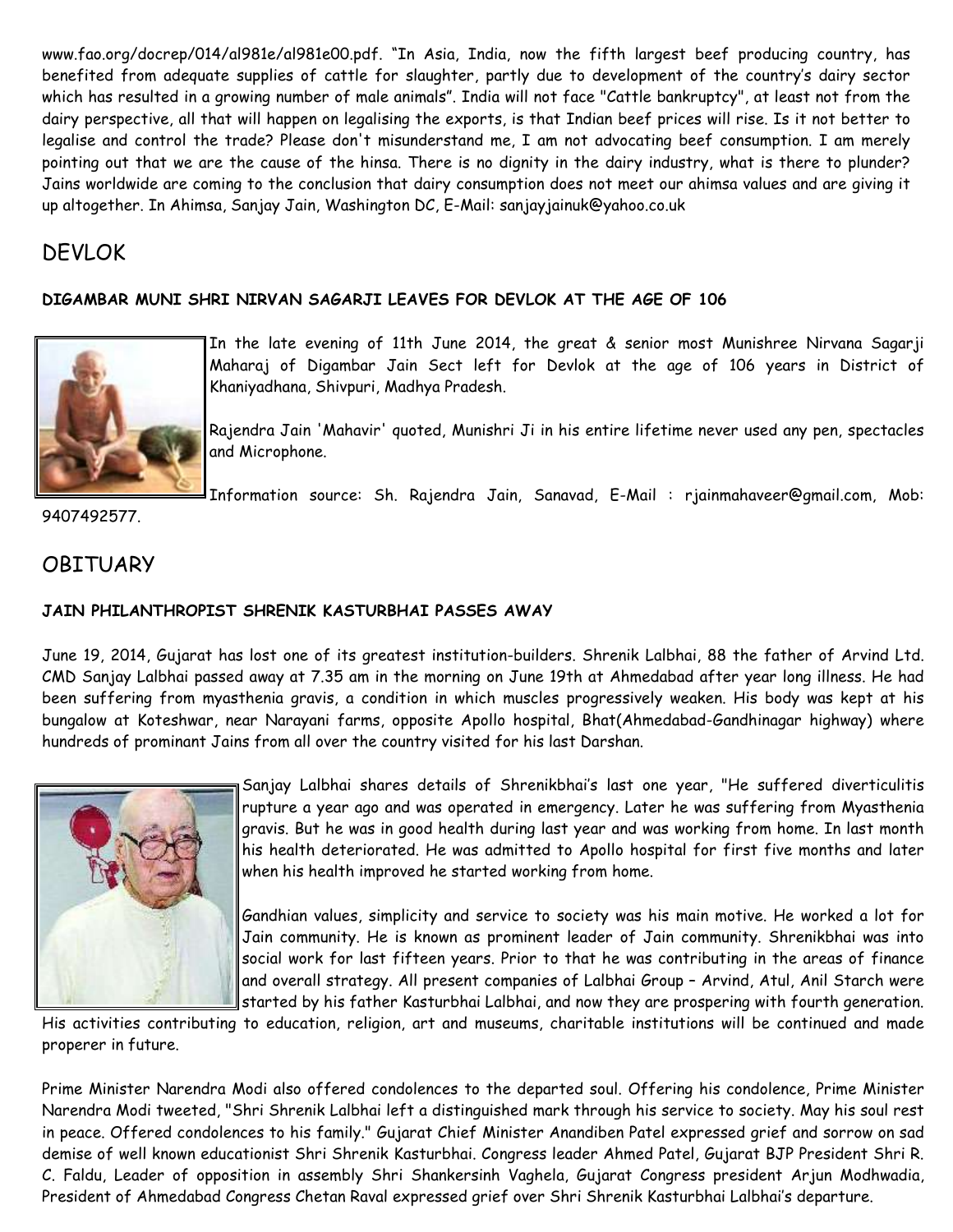Business background :- Mr. Shrenik Kasturbhai Lalbhai served as the Chairman of Deepak Nitrite Ltd. until 1998. Mr. Lalbhai served at Lalbhai Group of Companies for many years. He was a financial expert and known for upholding the highest virtues. Mr. Lalbhai had been a Director of Nirma Limited Anukul Investments Pvt. Ltd., Able Investments Pvt. Ltd., Animesh Holdings Pvt. Ltd. and Sonalank Investment & Trading Pvt. Ltd. Mr. Lalbhai served as a Director of Deepak Nitrite Limited until May 25, 2011. Mr. Lalbhai was a well known Industrialist and earned an MBA from Harvard University.

Head of Anandji Kalyanji Pedhi :- Shrenikbhai was final decision maker and head of Anandji Kalyanji Trust which is the largest and the oldest Jain trust. The original charitable trust is said to have been founded somewhere in decades of 1630-40 AD by Shantidas Zaveri to manage the Shatrunjaya Palitana temples and is running under name & style of Anandji Kalyanji ni Pedhi of Ananadji Kalyanji Trust since decade of 1720. The available documentation takes the history of the trust to samvat 1777 (1720 AD. The name 'Anandji Kalyanji' refer to the role of the trust bringing pleasure and bliss to the Jain pilgrims. A sister organization, Seth Kalyanji Parmanandji Pedhi of Sirohi manages temples at Mt. Abu at Delwada, Bamanvad and Mundalstha. The trust spends more than Rs 15 crore every year in repair works of various Jain temples. The trust members meet twice a year.

Kasturbhai Lalbhai headed the trust for 50 years, followed by Shrenik Lalbhai for 30 years. Samveg Lalbhai now heads the trust. The trust manages the following tirthas or temples. Shatrunjaya, Ranakpur, Girnar, Kumbharia, Taranga (hill shared with Digambaras ), Maksi (shared with Digambaras), Sherisa, Muchhal Mahavir Temple, Chittorgarh Sattavis Dehra Temple, Sammet Shikhar (shared with Digambaras ), Vamaj, Banaras Kothi, Rikhabdeo (shared with Digambaras and Hindus), Shrenikbhai was final decision maker in Ahmedabad's LD Institute of Indology too.

Members and Trustees of Ahimsa Foundation pay respect to the departed soul and offer their condolences. May Shri Shrenikbhai's soul rest in eternal peace and may the Jain community and all loved ones find the strength to bear this personal loss.

|                                                                                                  |                             |                                         |                                        |                             | Aatham   Chaudas   Pancham   Bij   Agiyaras                 |                          | Jain Festival <br><b>Auspicious Day</b>                                                                                             |
|--------------------------------------------------------------------------------------------------|-----------------------------|-----------------------------------------|----------------------------------------|-----------------------------|-------------------------------------------------------------|--------------------------|-------------------------------------------------------------------------------------------------------------------------------------|
| ASHADH - JULY 2014 - SHRAVAN                                                                     |                             |                                         |                                        |                             |                                                             |                          |                                                                                                                                     |
| Mon                                                                                              | Tue                         | Wed                                     | Thu                                    | Fri                         | Sat                                                         | Sun                      | AVOID GREEN & ROOT VEGETABLES<br>Date: 2   5   8   11   14   16   19   22   25   29                                                 |
|                                                                                                  | 1<br>Sud<br>Choth           | $\overline{2}$<br>Sud<br><b>Pancham</b> | $\overline{3}$<br>Sud<br><b>Chhath</b> | 4<br>Sud<br>Satam           | 5<br>Sud<br>Aatham                                          | 6<br>Sud<br>Nom          | AVOID ROOT VEGETABLES<br>  Date: 3   5   12   13   18   20   30<br><b>JAIN FESTIVAL</b>                                             |
| $\overline{7}$<br>Sud<br>Nom                                                                     | 8<br>Sud<br>Agiyaras        | 9<br>Sud<br><b>Baras</b>                | 10<br>Sud<br>Teras                     | 11<br>Sud<br>Chaudas        | 12<br>Sud<br>Poonam                                         | 13<br>Vad<br><b>Ekam</b> | Date: 11 - Chaumasi Chaudas<br>Date: 12 - Guru Purnima<br>AUSPICIOUS DAY<br>Date : 03 - Mahavirswami Chavan Kalyanak                |
| 14<br>Vad Bij                                                                                    | 15<br>Vad<br>Choth          | 16<br>Vad<br><b>Pancham</b>             | 17<br>Vad<br>Chhath                    | 18<br>Vad<br><b>Satam</b>   | 19<br>Vad<br>Aatham                                         | 20<br>Vad<br><b>Nom</b>  | Date : 05 - Neminath Nirvan Kalyanak<br>Date : 11 - Vasupujyu Nirvan Kalyanak<br>Date: 13 - 20 Viharmans Bhagwans Chavan Kalyanak   |
| 21<br>Vad                                                                                        | 22<br>Vad<br>Dasam Agiyarsa | 23<br>Vad<br><b>Baras</b>               | 24<br>Vad<br>Teras                     | 25<br>Vad<br><b>Chaudas</b> | 26<br>Vad Amas                                              | 27<br>Sud<br>Ekam        | Date: 14 - Shreyansanath Nirvan Kalyanak (Vad Trij)<br>Date: 18 - Anantanath Chavan Kalyanak<br>Date : 19 - Naminath Janma Kalyanak |
| 28<br>Sud<br>Ekam                                                                                | 29<br>Sud Bij               | 30<br>Sud Trij                          | 31<br>Sud<br>Choth                     |                             | <b>ASHADH: 1 TO</b><br>26 JULY<br>SHRAVAN: 27 TO<br>31 JULY |                          | Date: 20 - Kunthunath Chavan Kalyanak<br>Date: 29 - Sumatinath Chavan kalyanak<br>Date: 30 - 20 Viharmans Bhagwans Nirvan Kalyanak  |
| View this blog for recent tax & financial information / articles www.anilkumarjainca.blogspot.in |                             |                                         |                                        |                             |                                                             |                          |                                                                                                                                     |

# JAIN CALENDAR FOR THE MONTH OF JULY 2014 **VIR SAMVAT 2540 JAIN CALENDAR VIKRAM SAMVAT 2070**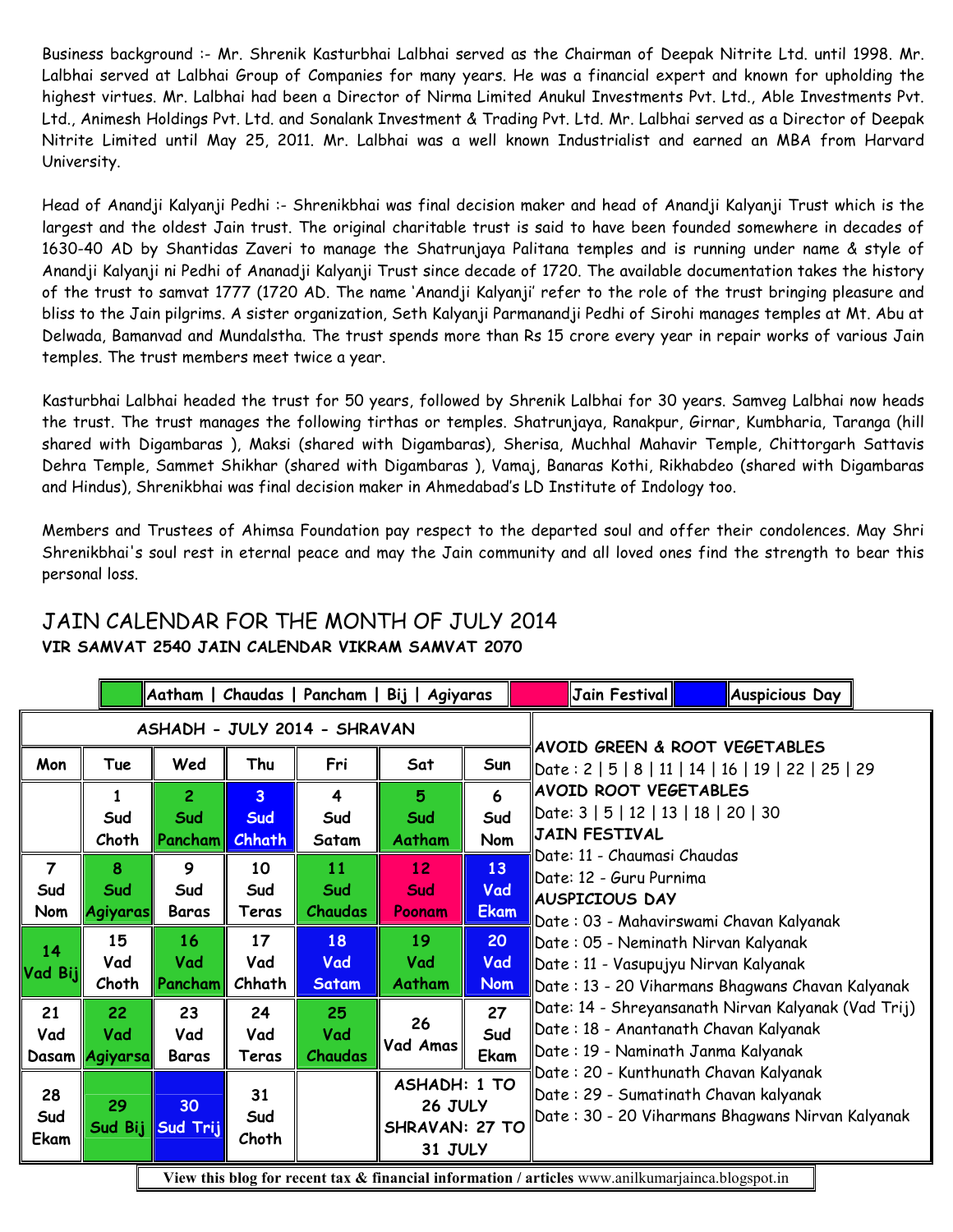DISCLAIMER - Although AHIMSA TIMES NEWS uses its best efforts to ensure the accuracy of the content on the site, sometimes, errors, mistakes or inaccuracies may creep in inadvertently. We make no guarantees as to the accuracy, correctness or reliability of the contents. We may also change the content of this site, at any time, without prior notice. In no event shall Ahimsa Times be liable to anyone for any damages of any kind arising out of or in connection with the use of this service. You agree to indemnify and hold Ahimsa Times in harmless from any and all claims, liabilities, damages, costs and expenses including lawyer's fees, arising from any use of any information from this. We also request all over readers to inform us of any inaccuracies, omissions and errors etc. noticed by them so that necessary corrections can be timely incorporated.

#### **WE HEARTILY WELCOME FOLLOWING NEW MEMBERS WHO HAVE JOINED WWW.JAINSAMAJ.ORG DURING THE MONTH OF JULY 2014**

- 1. Vaibhaav Shah,Digambar,Vadodara,Gujarat,Medical
- 2. Devendra Lodha,Swetambar,Bhilwara,Rajasthan,Finance
- 3. Chirag Kothari,Swetambar,Rajkot,Gujarat,Business
- 4. Pradeep Kumar Jain,Digambar,Surat,Gujarat,Business
- 5. Nidhi Jain,Digambar,Shahdara,Delhi,Finance
- 6. A Bankim Chandra Shah,Swetambar,Surat,Gujarat,Law
- 7. Jitendra Kumar Bohra,Swetambar,Jodhpur,Rajasthan,Management
- 8. Mahendra Hingar,Swetambar,Udaipur,Rajasthan,Consultancy
- 9. Ashok Kumar Mehta,Swetambar,Jawad,Madhya Pradesh,Business
- 10. Kalpesh Vaya,Swetambar,Udaipur,Rajasthan,Media
- 11. Vishal Jain,Digambar,Parbhani,Maharashtra,Student
- 12. Manoj Kumar Dudhoria,Swetambar,Vishwas Nagar,Delhi,Business
- 13. Ajay Jain,Digambar,Udaipur,Rajasthan,Business
- 14. Kirti Bamb,Swetambar,Ahmednagar,Maharashtra,Finance
- 15. Dileep Kumar Gandhi,Digambar,Banswara,Rajasthan,Finance
- 16. Adesh Kumar Sharma,Digambar,Bhilwara,Rajasthan,Industrialist
- 17. Anil Jain,Swetambar,Raj Nagar Part-2,Delhi,Service
- 18. Arun Jain,Digambar,Shahdara,Delhi,Business
- 19. Palsinh Kumar Jadeja,Digambar,Rajkot,Gujarat,Business
- 20. Lokesh Tater,Swetambar,Pali,Rajasthan,Service
- 21. Ramesh Chand Bhura,Swetambar,Kolkata,West Bengal,Business
- 22. Navin Kumar Jain,Swetambar,Indore,Madhya Pradesh,Business
- 23. Himanshu Mody,Swetambar,Jamnagar,Gujarat,Marketing
- 24. Pravin Chandra Desai,Swetambar,Bangalore,Karnataka,Socialwork
- 25. Prakash Dhalawat,Swetambar,Khimel,Rajasthan,Arts
- 26. Pratik Bohra,Swetambar,Nagpur,Maharashtra,Engineer
- 27. Hitesh Jain,Swetambar,Ahmedabad,Gujarat,Business
- 28. Dipal Shah,Swetambar,Ahmedabad,Gujarat,Business
- 29. Narendra Kumar Daga,Swetambar,Guwahati,Assam,Business
- 30. Sharad Kumar Kankalia,Swetambar,Pune,Maharashtra,Medical
- 31. Ravinder Kumar Jain,Swetambar,Malearkotla,Punjab,Retired
- 32. Devendra Sethia,Swetambar,Guwahati,Assam,Business
- 33. Jayesh Kumar Shah,Swetambar,Ahmedabad,Gujarat,Government
- 34. Manoj Kumar Gelda,Swetambar,Nizamabad,Telangana,Service
- 35. Priyank Jain,Digambar,Ashok Nagar,Madhya Pradesh,Engineer
- 36. Mahendra Kumar Nahata,Swetambar,Savitri Nagar,Delhi,Service

Place request to add your free listing in World's largest Jain Directory on **www.jainsamaj.org**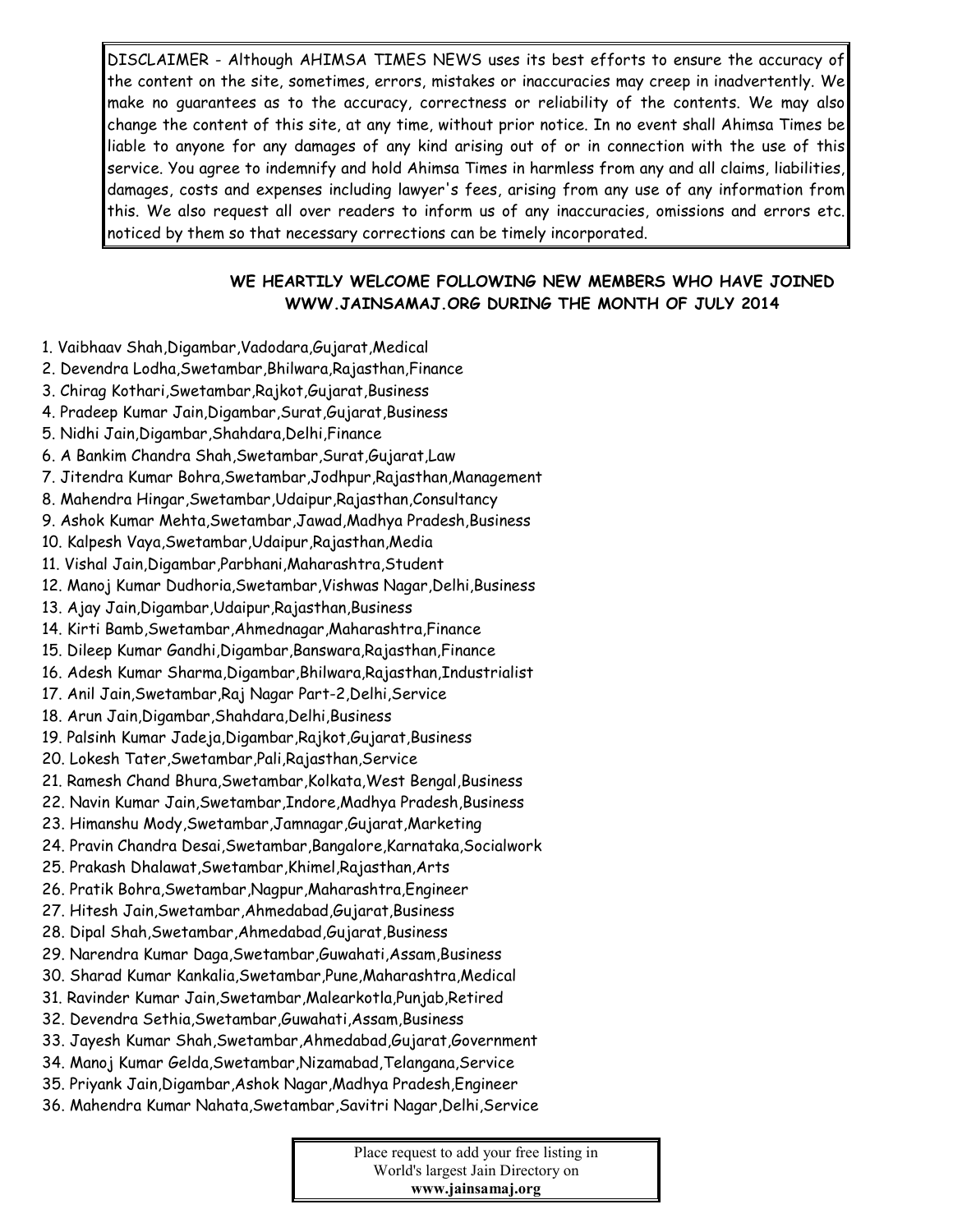#### ENTRY FORM

### **Matrimonial Candidates**

This Matrimonial Service is **free** for all Jain candidates **Click Online Individual Profile or Visit www.jainsamaj.org "Matrimonial Section" for details**



#### **BRIDES**

- 1. Nikita Kurakuri,25,Digamber,Rajnagar,Karnataka,Engineering
- 2. Sonal Jain,30,Digamber,Rohini,Delhi,Others
- 3. Priyanka Jain,29,Digamber,Patparganj,Delhi,Others
- 4. Rishabh Jain,26,Swetamber,Dewas,Madhya Pradesh,Medicine
- 5. Shital Hemagire,27,Digamber,Shiraguppi,Karnataka,Engineering
- 6. Sanjeeta Jain,25,Swetamber,Ghaziabad,Uttar Pradesh,Service
- 7. Megha Jain,24,Digamber,Saharanpur,Uttar Pradesh,Engineering
- 8. Pratiti Gangawat,26,Digamber,Udaipur,Rajasthan,Engineering
- 9. Roma Jain,28,Digamber,Krishna Nagar,Delhi,Service
- 10. Aditi Jain,27,Digamber,Mayur Vihar Phase-1,Delhi,Service
- 11. Kumari Mahak Gandhi,23,Swetamber,Indore,Madhya Pradesh,Service
- 12. Priyanka Jain,27,Digamber,Jhansi,Uttar Pradesh,Service



#### **GROOMS**

- 1. Prakash Jain,35,Swetamber,Pansemal,Madhya Pradesh,Other
- 2. Bhvesh Jain,29,Swetamber,Alberta,Canada,Business
- 3. Hardik Shah,28,Swetamber,Vadodara,Gujarat,Computer
- 4. Sandeep Tated,29,Swetamber,Hyderabad,Andhra Pradesh,Business
- 5. Deepak Kumar Jain,44,Swetamber,Gangapur,Rajasthan,Others
- 6. Rajnish Jain,44,Swetamber,Sangaria,Rajasthan,Others
- 7. Ankur Jain,31,Digamber,Bhopal,Madhya Pradesh,Engineering
- 8. Anil Kumar Jain,30,Digamber,Deoli,Rajasthan,Engineering
- 9. Tarun Jain,28,Swetamber,Minneapolis,Usa,Engineering
- 10. Pratik Shah,27,Swetamber,Ahmedabad,Gujarat,Others
- 11. Kirti Bamb,27,Swetamber,Ahmednagr,Maharashtra,Service
- 12. Manoj Jain,28,Swetamber,Mumbai,Maharashtra,Others
- 13. Praveen Kumar Vaghmar,44,Swetamber,Ratlam,Madhya Pradesh,Medicine
- 14. Rahul Mehta,23,Swetamber,Ahmedabad,Gujarat,Business
- 15. Manish Jain,25,Swetamber,Mumbai,Maharashtra,Service
- 16. Viniti Jain,23,Digamber,Banswara,Rajasthan,Others
- 17. Anurag Jain,36,Digamber,Bhilwara,Rajasthan,Others
- 18. Dr. Chirag Jain,28,Digamber,Anand Vihar,Delhi,Medicine

#### **ENTRY FORM**